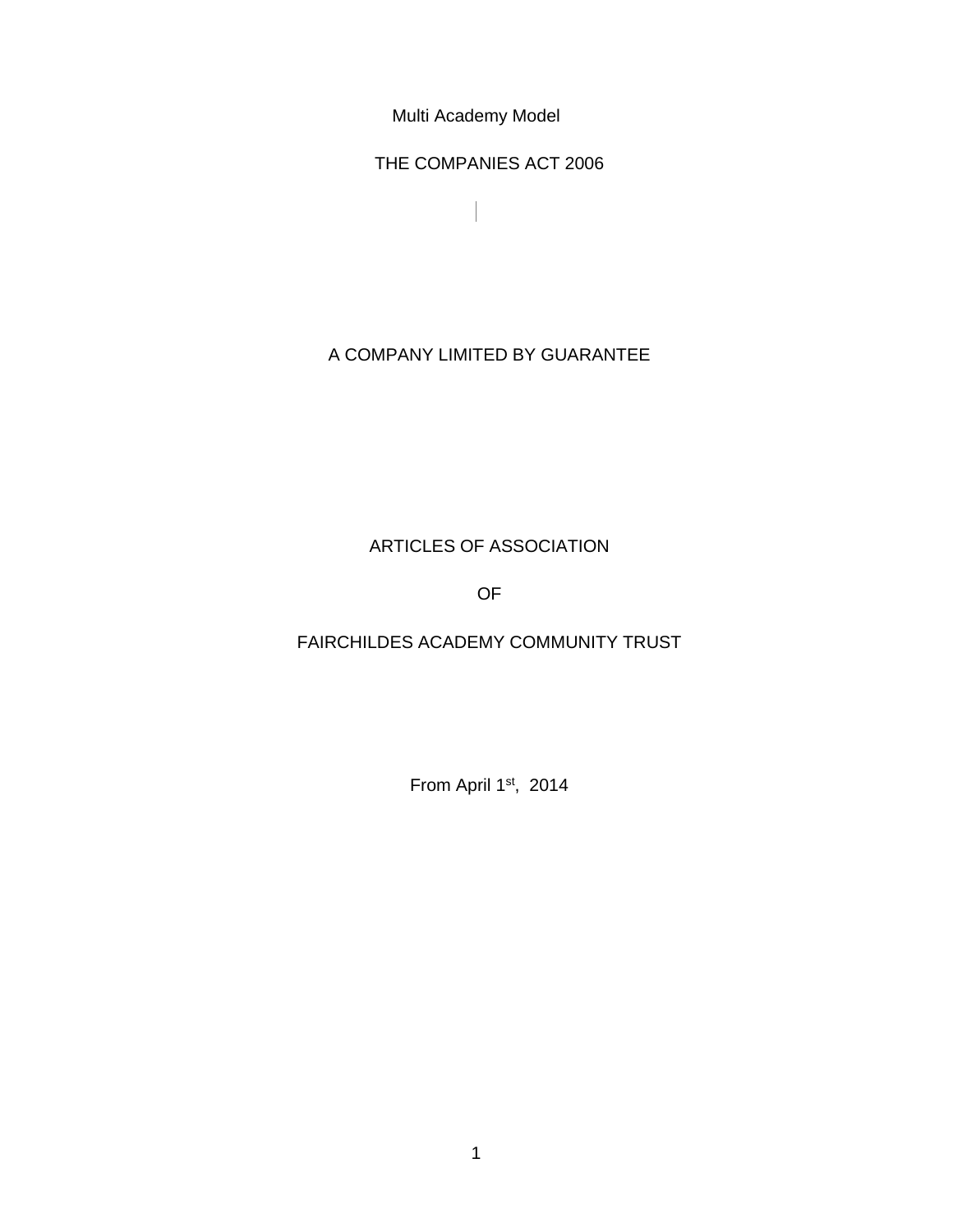#### THE COMPANIES ACT 2006

#### COMPANY LIMITED BY GUARANTEE

## ARTICLES OF ASSOCIATION

OF

#### FAIRCHILDES ACADEMY COMMUNITY TRUST

#### INTERPRETATION

- 1. In these Articles:
	- a. "the Academies" means all the schools and educational institutions referred to in Articles 4a) and established by the Company (and "Academy" shall mean any one of those schools or educational institutions);
	- b. "Academy Director" means a Director appointed pursuant to Article 51;
	- c. "Academy Financial Year" means the academic year from 1st of September to 31<sup>st</sup> of August of the following year;
	- d. "Advisory Body" means a committee appointed by the Directors pursuant to Articles 100-104 established either of representatives of one or more of the Academies or of advisors who will provide strategic support and capacity to advise the Directors on the functioning of the Academies which may be established as or in addition to any Local Governing Body;
	- e. "the Articles" means these Articles of Association of the Company;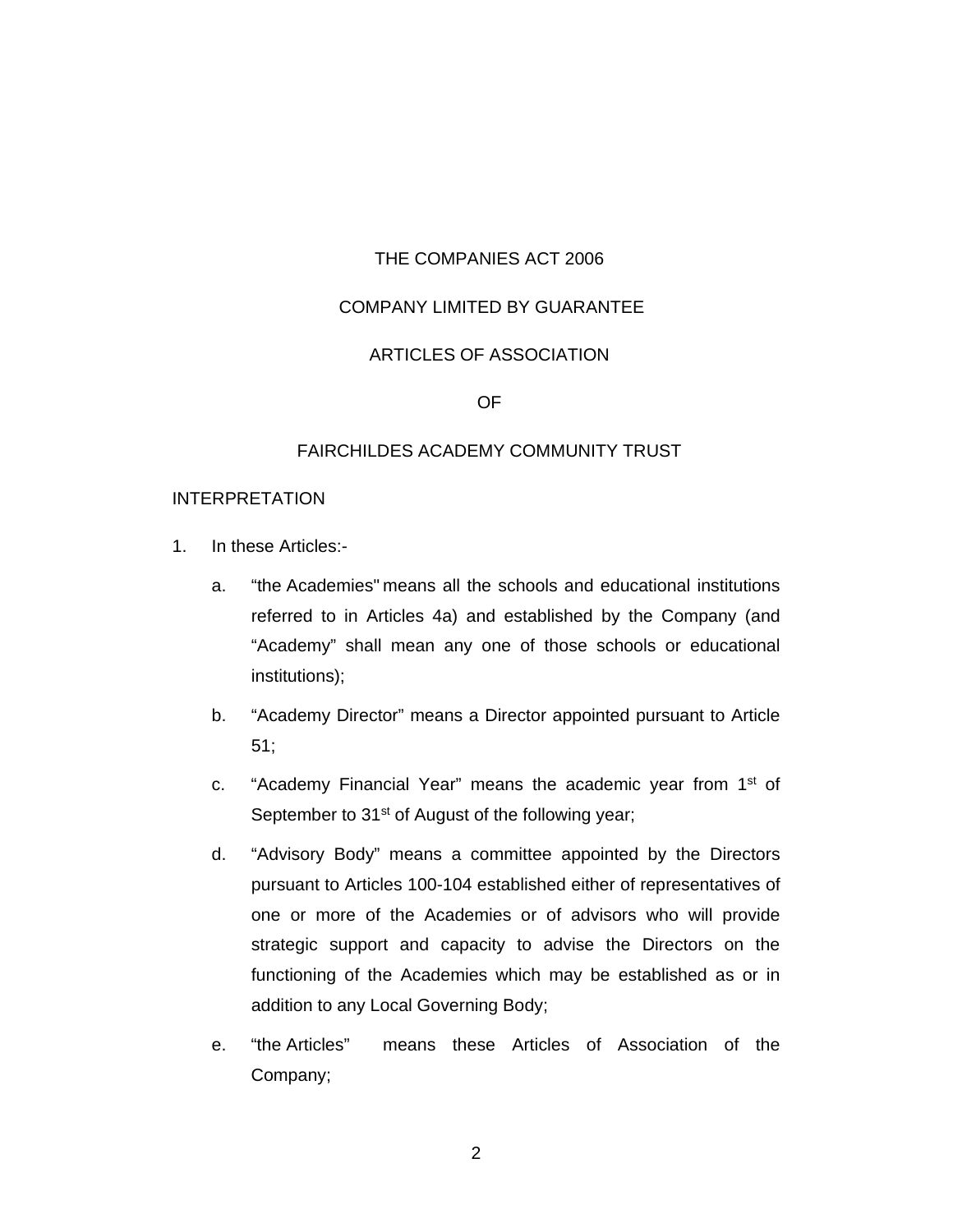- f. "Chief Executive Officer" means such person as may be appointed by the Directors as the Chief Executive Officer of the Company;
- g. "Chief Inspector" means Her Majesty's Chief Inspector of Education, Children's Services and Skills or his successor;
- h. "clear days" in relation to the period of a notice means the period excluding the day when the notice is given or deemed to be given and the day on which it is given or on which it is to take effect;
- i. "Clerk" means the clerk to the Directors or any other person appointed to perform the duties of the clerk to the Directors, including a joint, assistant or deputy clerk;
- j. "the Company" means save as otherwise defined at Article 6.9 the company intended to be regulated by these Articles and referred to in Article 2;
- k. "the Directors" means save as otherwise defined at Article 6.9 the directors of the Company (and "Director" means any one of those directors);
- l. "financial expert" means an individual, company or firm who is authorised to give investment advice under the Financial Services and Markets Act 2000;
- m. "the LAs" means all the local authorities covering the areas in which the Academies are situated (and "the LA" shall mean any one of these local authorities);
- n. "Local Authority Associated Persons" means any person associated with any local authority within the meaning given in section 69 of the Local Government and Housing Act 1989;
- o. "Local Governing Bodies" means the committees appointed pursuant to Articles 100-101 and 104 (and "Local Governing Body" means any one of these committees);
- p. "Member" means a member of the Company and someone who as such is bound by the undertaking contained in Article 8;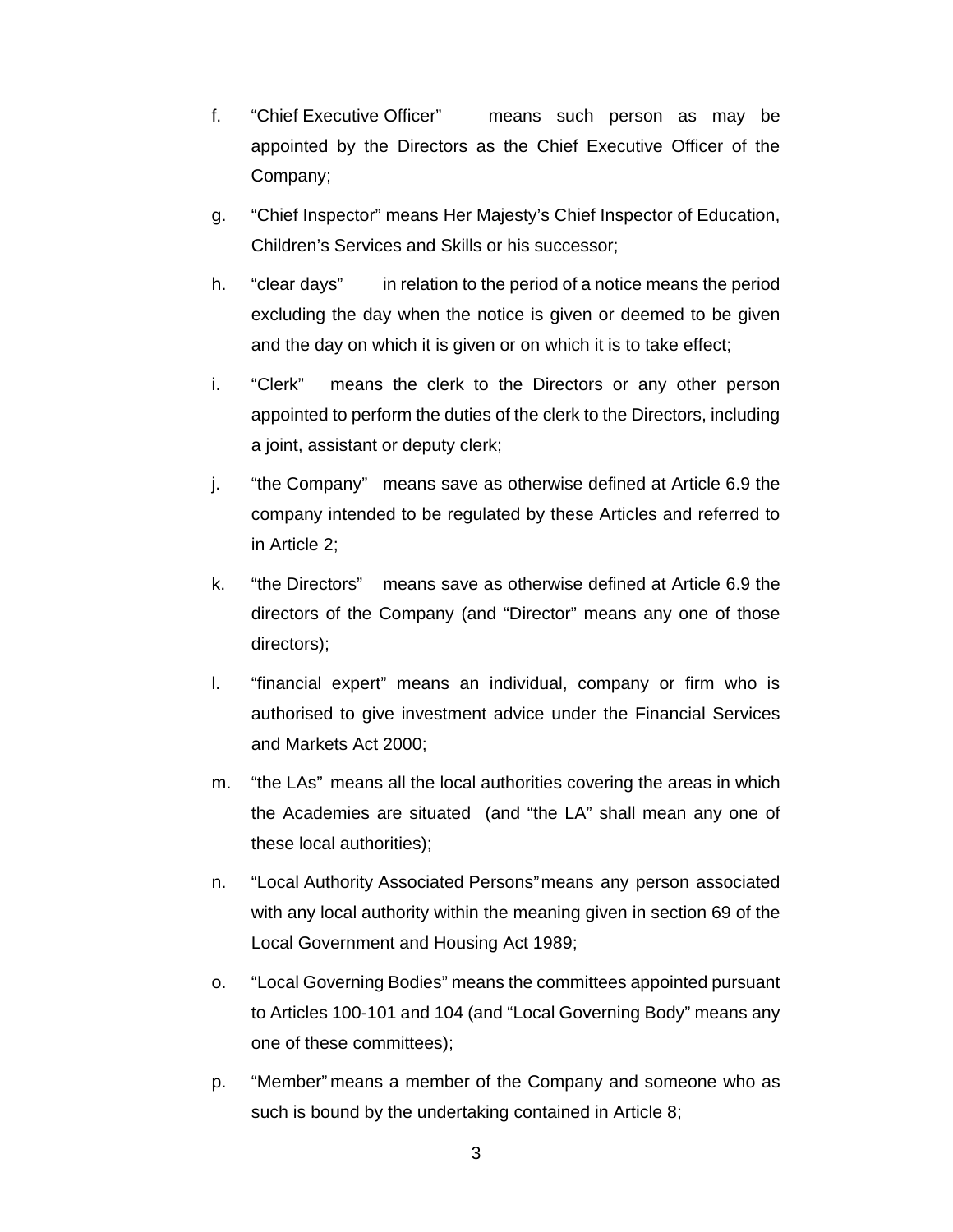- q. "the Memorandum" means the Memorandum of Association of the Company;
- r. "Office" means the registered office of the Company;
- s. "Parent Directors" means the Directors if elected or appointed pursuant to Articles 53 – 56 inclusive;
- t. "Principals" means the head teachers or heads of school of the Academies including any executive head teacher (and "Principal" means any one of these head teachers or heads of school);
- u. "Principal Regulator" means the body or person appointed as the Principal Regulator under the Charities Act 2011;
- v. "Relevant Funding Agreements" means the agreement or agreements entered into by the Company and the Secretary of State under section 1 of the Academies Act 2010 for the establishment of each Academy, including any variation or supplemental agreements thereof;
- w. "Scheme of Delegation" means the formal terms of reference for the delegation of powers and responsibilities by the Directors to the Local Governing Bodies if established;
- x. "the seal" means the common seal of the Company if it has one;
- y. "Secretary of State" means the Secretary of State for Education or successor;
- z. "Staff Director" means an employee of the Company who may be appointed as a Director pursuant to Article 50A;
- aa. "teacher" means a person employed under a contract of employment or a contract for services or otherwise engaged to provide his services as a teacher at one or more Academies;
- bb. "the United Kingdom" means Great Britain and Northern Ireland;
- cc. words importing the masculine gender only shall include the feminine gender. Words importing the singular number shall include the plural number, and vice versa;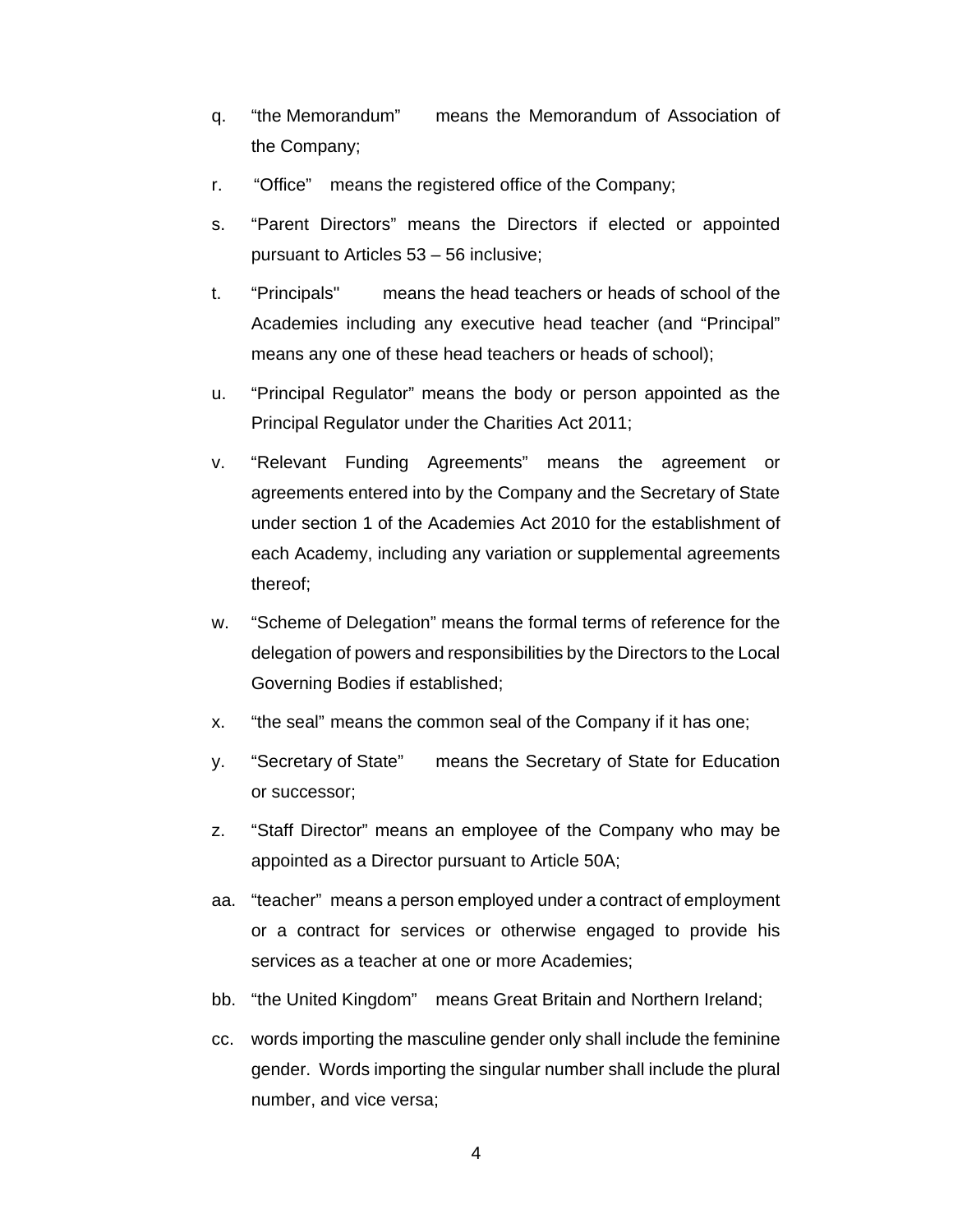- dd. subject as aforesaid, words or expressions contained in these Articles shall, unless the context requires otherwise, bear the same meaning as in the Companies Act 2006, as appropriate;
- ee. any reference to a statute or statutory provision shall include any statute or statutory provision which replaces or supersedes such statute or statutory provision including any modification or amendment thereto.

2. The Company's name is Fairchildes Academy Community Trust (and in this document it is called "**the Company**").

3. The Company's registered office is to be situated in England and Wales.

#### **OBJECT**

4. The Company's object ("**the Object**") is specifically restricted to the following:

> (a) to advance for the public benefit education in the United Kingdom, in particular but without prejudice to the generality of the foregoing by establishing, maintaining, carrying on, managing and developing schools ("the mainstream Academies") offering a broad and balanced curriculum or educational institutions which are principally concerned with providing full-time or part-time education for children of compulsory school age who, by reason of illness, exclusion from school or otherwise, may not for any period receive suitable education unless alternative provision is made for them ("the alternative provision Academies") or 16 to 19 Academies offering a curriculum appropriate to the needs of its students ("the 16 to 19 Academies") or schools specially organised to make special educational provision for pupils with Special Educational Needs ("the Special Academies"); and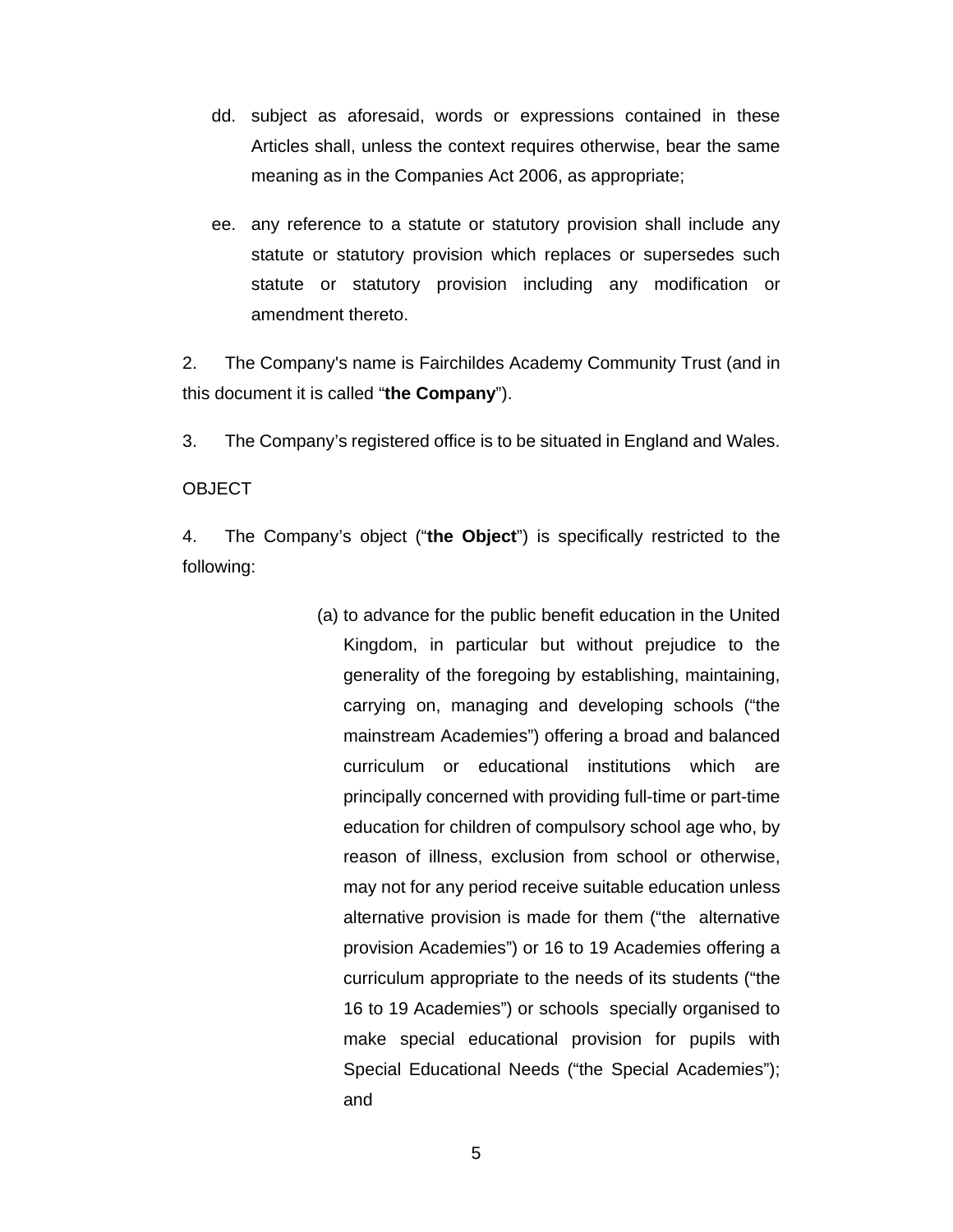(b) to promote for the benefit of the inhabitants of the areas served by the Academies the provision of facilities for recreation or occupation of individuals who have need of such facilities by reason of their youth, age, infirmity or disablement, financial hardship or social and economic circumstances or for the public at large in the interests of social welfare and with the object of improving the condition of life of the said inhabitants.

5. In furtherance of the Object but not further or otherwise the Company may exercise the following powers:-

- (a) to draw, make, accept, endorse, discount, execute and issue promissory notes, bills, cheques and other instruments, and to operate bank accounts in the name of the Company;
- (b) to raise funds and to invite and receive contributions provided that in raising funds the Company shall not undertake any substantial permanent trading activities and shall conform to any relevant statutory regulations;
- (c) to acquire, alter, improve and (subject to such consents as may be required by law) to charge or otherwise dispose of property;
- (d) subject to Article 6 below to employ such staff, as are necessary for the proper pursuit of the Object and to make all reasonable and necessary provision for the payments of pensions and superannuation to staff and their dependants;
- (e) to establish or support, whether financially or otherwise, any charitable companies, trusts, associations or institutions formed for all or any of the Object;
- (f) to co-operate with other charities, other independent and maintained schools, schools maintained by a local authority, 16-19 Academies, alternative provision Academies, institutions within the further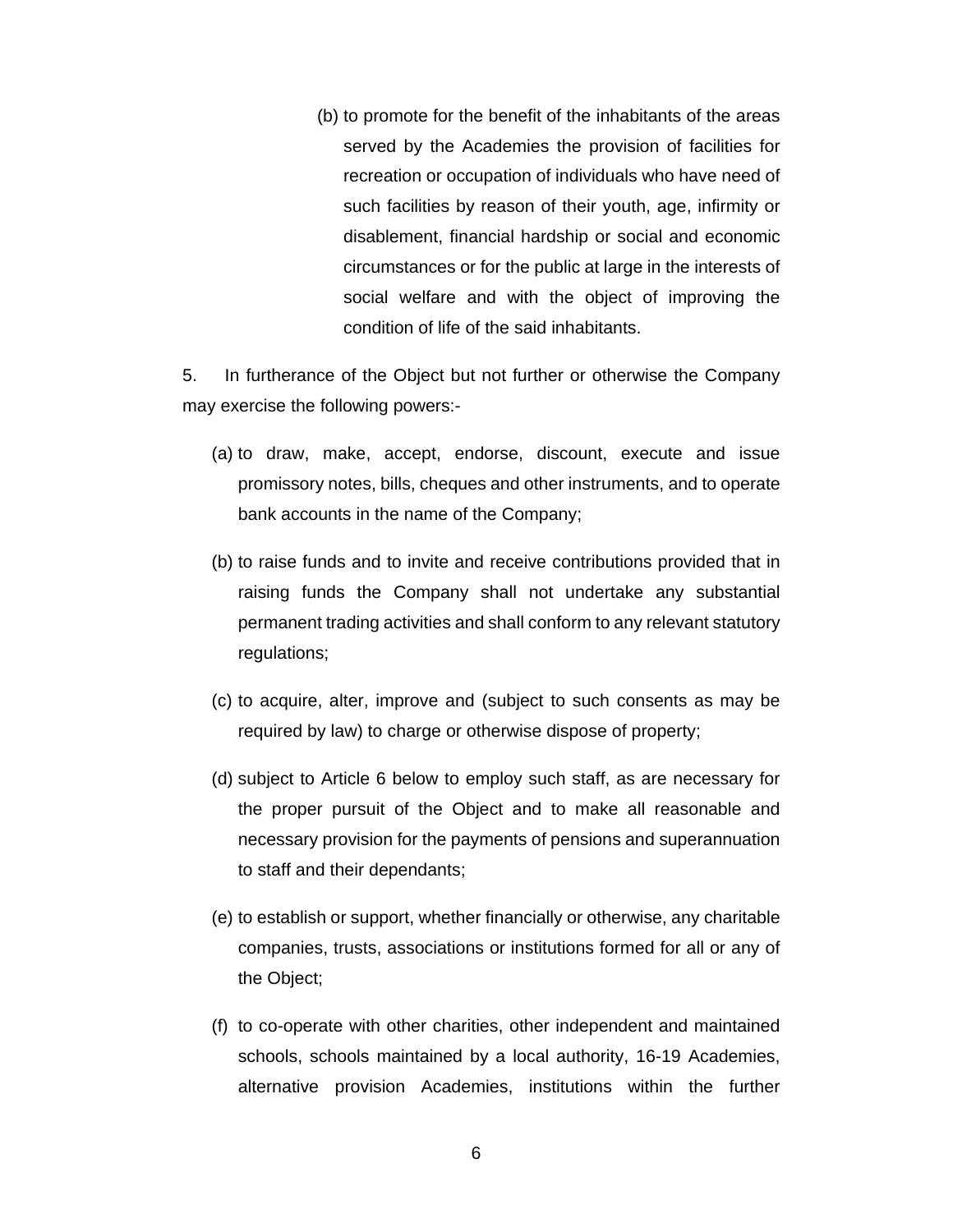education sector, voluntary bodies and statutory authorities operating in furtherance of the Object and to exchange information and advice with them;

- (g) to pay out of funds of the Company the costs, charges and expenses of and incidental to the formation and registration of the Company;
- (h) to establish, maintain, carry on, manage and develop the Academies at locations to be determined by the Directors and in so doing shall have regard to the respective ethos and mission statement of each Academy;
- (i) to offer scholarships, exhibitions, prizes and awards to pupils and students former pupils and former students, and otherwise to encourage and assist pupils and students and former pupils and former students;
- (j) to provide educational facilities and services to students of all ages and the wider community for the public benefit;
- (k) to carry out research into the development and application of new techniques in education and to their approach to curriculum development and delivery and to publish the results of such research, and to develop means of benefiting from application of the experience of industry, commerce, other schools, educational institutions and the voluntary sector to the education of pupils and students in academies;
- (l) subject to such consents as may be required by law and/or by any contract entered into by or on behalf of the Company, to borrow and raise money for the furtherance of the Object in such manner and on such security as the Company may think fit;
- (m) to deposit or invest any funds of the Company not immediately required for the furtherance of its object (but to invest only after obtaining such advice from a financial expert as the Directors consider necessary and having regard to the suitability of investments and the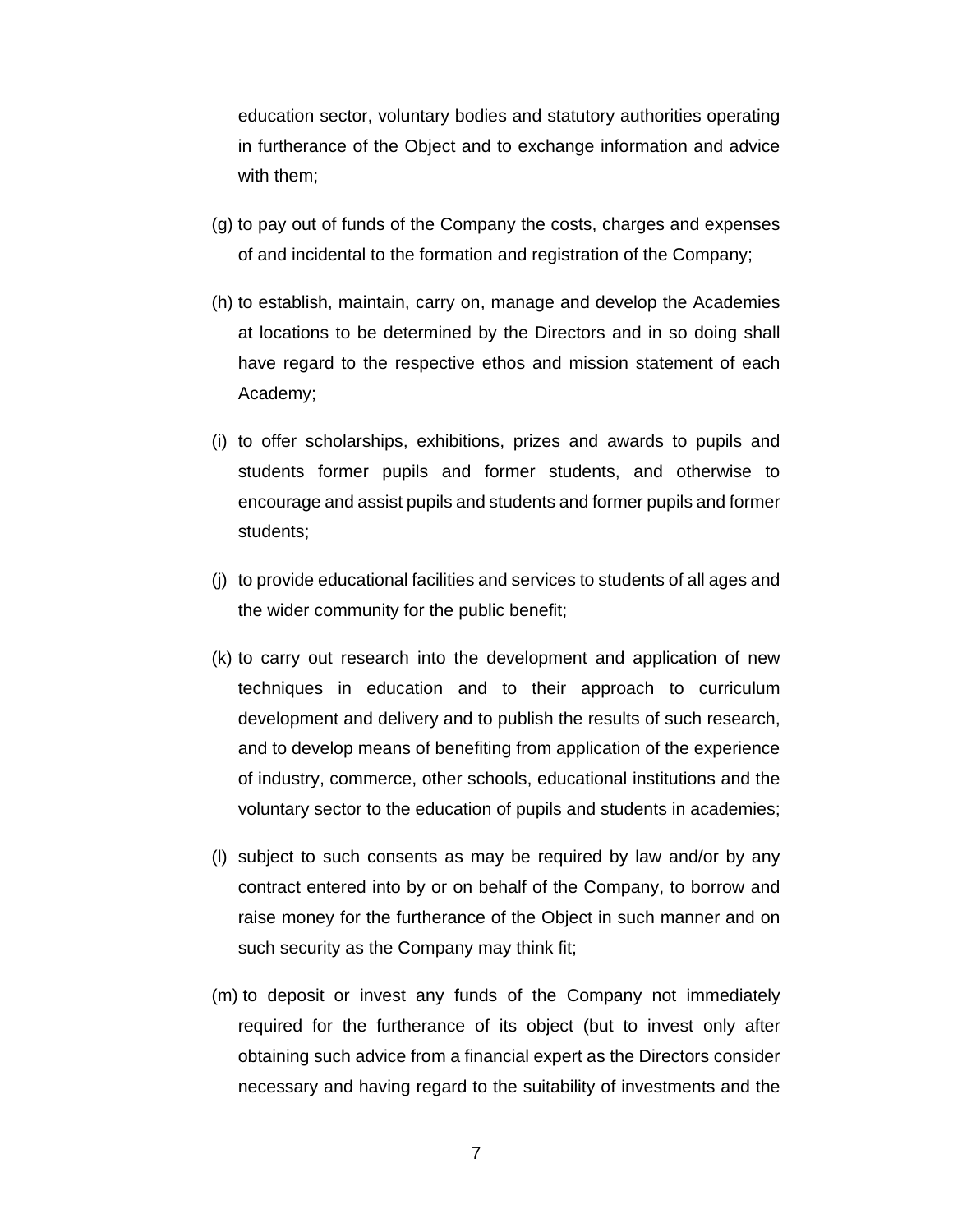need for diversification);

- (n) to delegate the management of investments to a financial expert, but only on terms that:
	- (i) the investment policy is set down in writing for the financial expert by the Directors;
	- (ii) every transaction is reported promptly to the Directors;
	- (iii) the performance of the investments is reviewed regularly with the Directors;
	- (iv) the Directors are entitled to cancel the delegation arrangement at any time;
	- (v) the investment policy and the delegation arrangement are reviewed at least once a year;
	- (vi) all payments due to the financial expert are on a scale or at a level which is agreed in advance and are notified promptly to the Directors on receipt; and
	- (vii) the financial expert must not do anything outside the powers of the Directors;
- (o) to arrange for investments or other property of the Company to be held in the name of a nominee company acting under the control of the Directors or of a financial expert acting under their instructions, and to pay any reasonable fee required;
- (p) to provide indemnity insurance to Directors and members of any Local Governing Body (in so far as necessary) in accordance with, and subject to the conditions of section 232 to 235 of the Companies Act 2006, section 189 of the Charities Act 2011 or any other provision of law applicable to charitable companies and any such indemnity is limited accordingly;
- (q) not used;
- (r) to establish subsidiary companies to carry on any trade or business for the purpose of raising funds for the Company;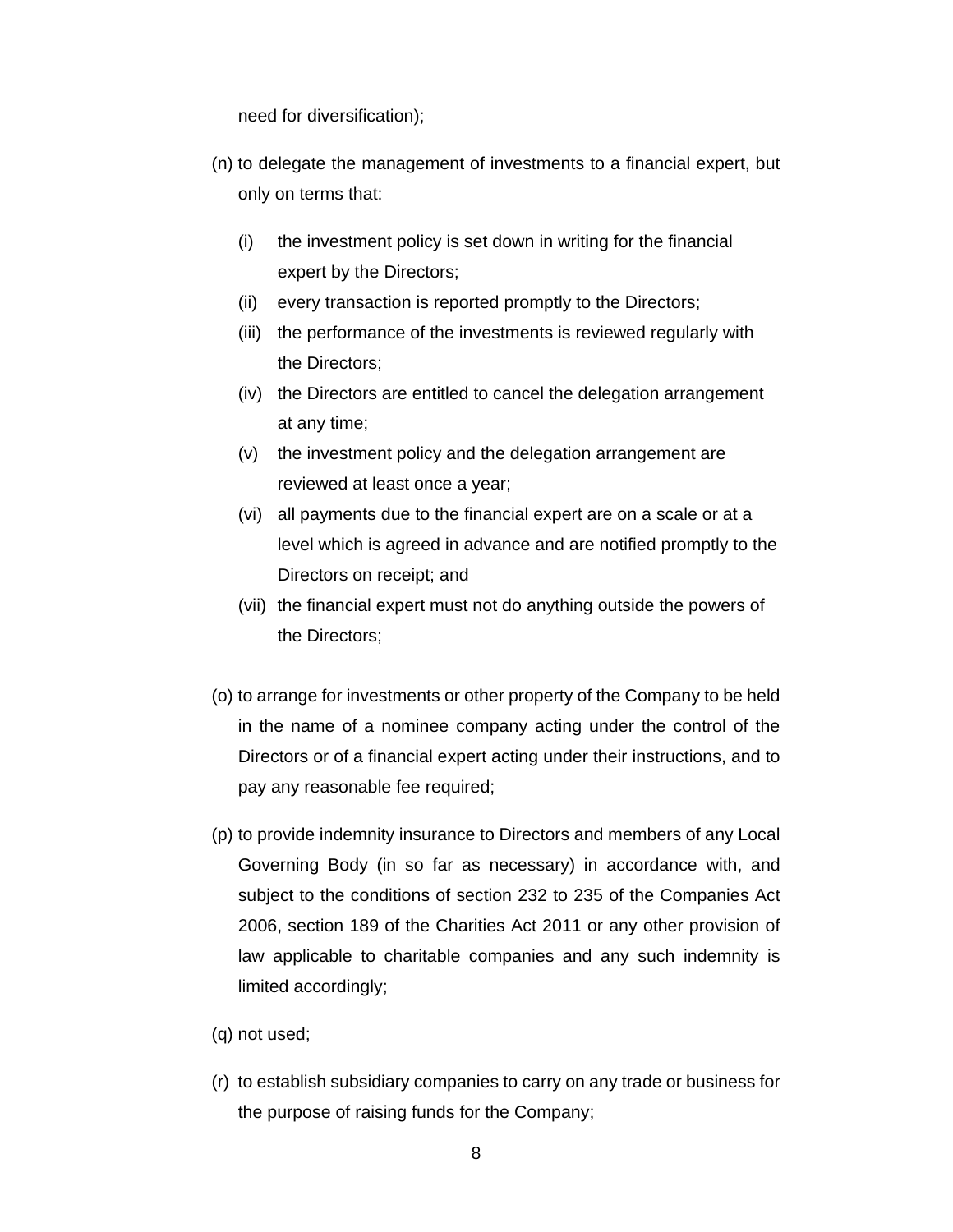(s) to do all such other lawful things as are necessary for or are incidental to or conducive to the achievement of the Objects.

6.1 The income and property of the Company shall be applied solely towards the promotion of the Object.

6.2 None of the income or property of the Company may be paid or transferred directly or indirectly by way of dividend bonus or otherwise by way of profit to any member of the Company. Nonetheless a member of the Company who is not also a Director may:

- a) benefit as a beneficiary of the Company;
- b) be paid reasonable and proper remuneration for any goods or services supplied to the Company;
- c) be paid rent for premises let by the member of the Company if the amount of the rent and other terms of the letting are reasonable and proper; and
- d) be paid interest on money lent to the Company at a reasonable and proper rate, such rate not to exceed 2 per cent per annum below the base lending rate of a UK clearing bank selected by the Directors, or 0.5%, whichever is the higher.

6.3 A Director and a member of any Local Governing Body (in so far as necessary) may benefit from any indemnity insurance purchased at the Company's expense to cover the liability of the Directors and members of any Local Governing Body which by virtue of any rule of law would otherwise attach to them in respect of any negligence, default or breach of trust or breach of duty of which they may be guilty in relation to the Company: Provided that any such insurance shall not extend to: (i) any claim arising from any act or omission which Directors or the Local Governing Body (as appropriate) knew to be a breach of trust or breach of duty or which was committed by the Directors or members of the Local Governing Body (as appropriate) in reckless disregard to whether it was a breach of trust or breach of duty or not; and (ii) the costs of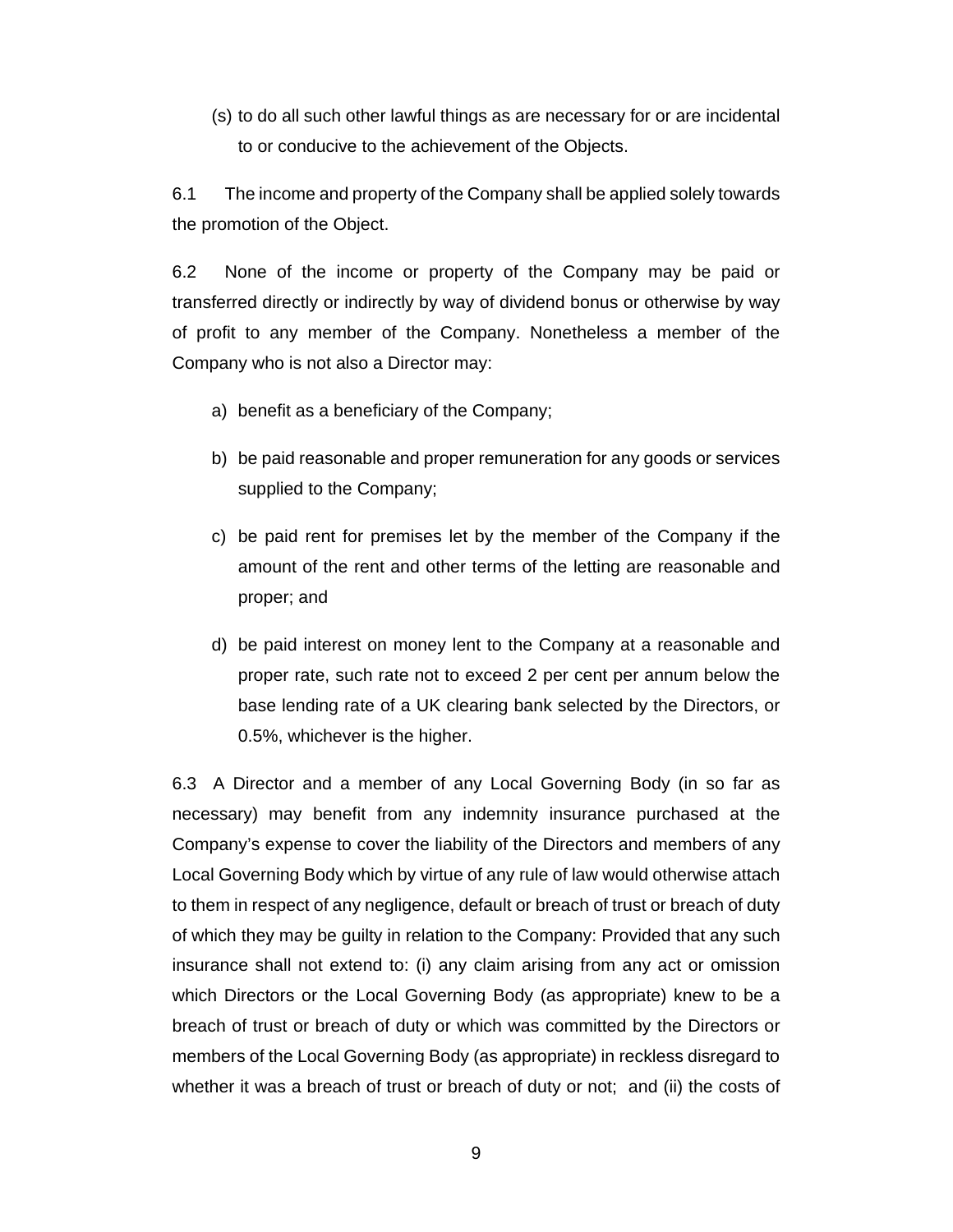any unsuccessful defence to a criminal prosecution brought against the Directors or the Local Governing Body (as appropriate) in their capacity as directors or trustees of the Company. Further, this Article does not authorise a Director or member of a Local Governing Body (if appropriate) to benefit from any indemnity insurance that would be rendered void by any provision of the Companies Act 2006, the Charities Act 2011 or any other provision of law.

6.4 A company, which has shares listed on a recognised stock exchange and of which any one Director holds no more than 1% of the issued capital of that company, may receive fees, remuneration or other benefit in money or money's worth from the Company.

6.5 A Director may at the discretion of the Directors be reimbursed from the property of the Company for reasonable expenses properly incurred by him or her when acting on behalf of the Company, but excluding expenses in connection with foreign travel.

- 6.6 No Director may:
	- (a) buy any goods or services from the Company;
	- (b) sell goods, services, or any interest in land to the Company;
	- (c) be employed by, or receive any remuneration from the Company (other than the Chief Executive Officer or any Staff Director whose employment and/or remuneration is subject to the procedure and conditions in Article 6.8);

(d) receive any other financial benefit from the Company;

unless:

- (i) the payment is permitted by Article 6.7 and the Directors follow the procedure and observe the conditions set out in Article 6.8; or
- (ii) the Directors obtain the prior written approval of the Charity Commission and fully comply with any procedures it prescribes.
- 6.7 Subject to Article 6.8, a Director may:
	- a) receive a benefit from the Company in the capacity of a beneficiary of the Company.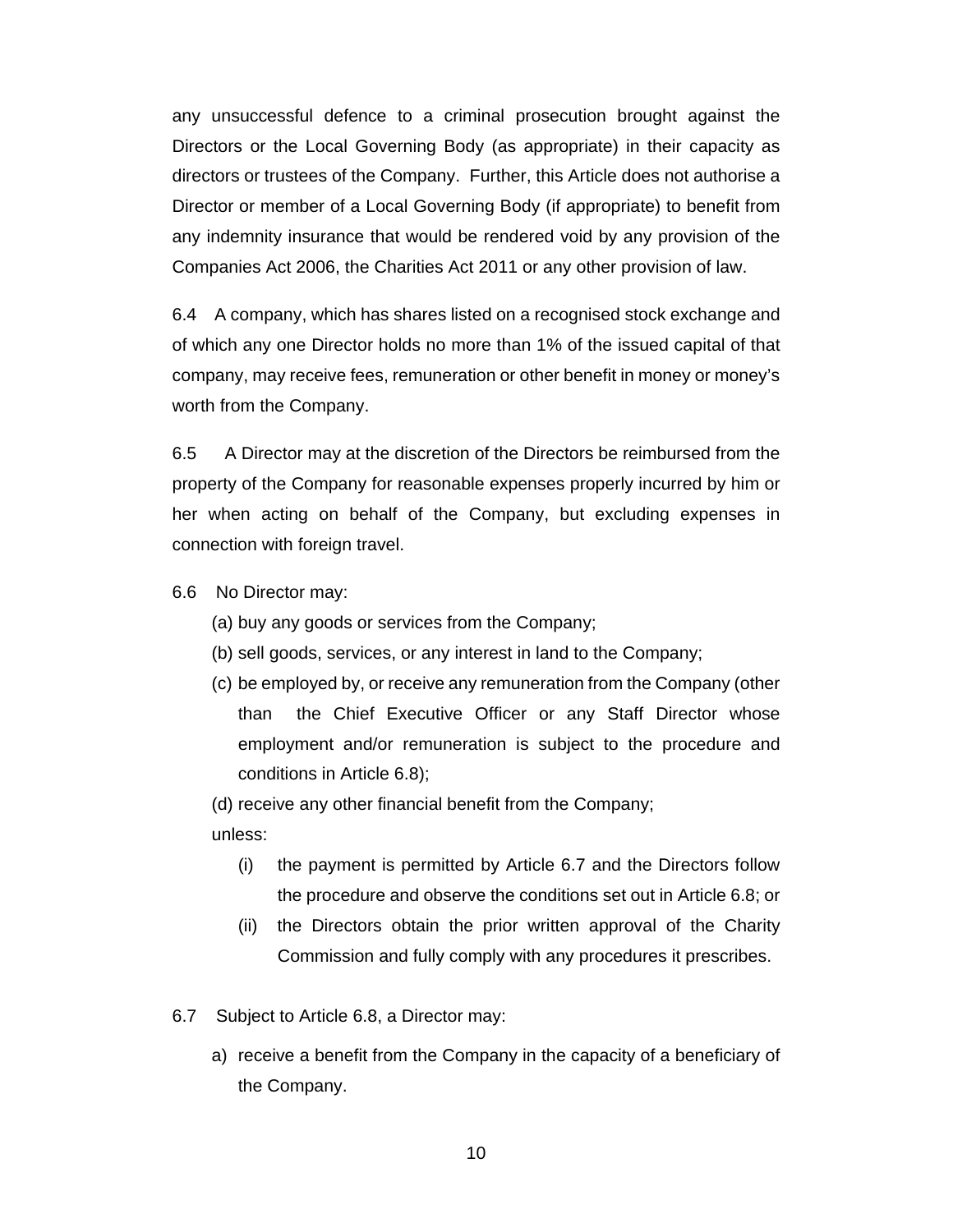- b) be employed by the Company or enter into a contract for the supply of goods or services to the Company, other than for acting as a Director.
- c) receive interest on money lent to the Company at a reasonable and proper rate not exceeding 2% per annum below the base rate of a clearing bank to be selected by the Directors, or 0.5%, whichever is the higher.
- d) receive rent for premises let by the Director to the Company if the amount of the rent and the other terms of the lease are reasonable and proper.

6.8 The Company and its Directors may only rely upon the authority provided by Article 6.7 if each of the following conditions is satisfied:

- (a) the remuneration or other sums paid to the Director do not exceed an amount that is reasonable in all the circumstances.
- (b) the Director is absent from the part of any meeting at which there is discussion of:
	- i) his or her employment, remuneration, or any matter concerning the contract, payment or benefit; or
	- ii) his or her performance in the employment, or his or her performance of the contract (unless present solely in his or her capacity as an employee); or
	- iii) any proposal to enter into any other contract or arrangement with him or her or to confer any benefit upon him or her that would be permitted under Article 6.7; or
	- (iv) any other matter relating to a payment or the conferring of any benefit permitted by Article 6.7.
- (c) the Director does not vote on any such matter and is not to be counted when calculating whether a quorum of Directors is present at the meeting.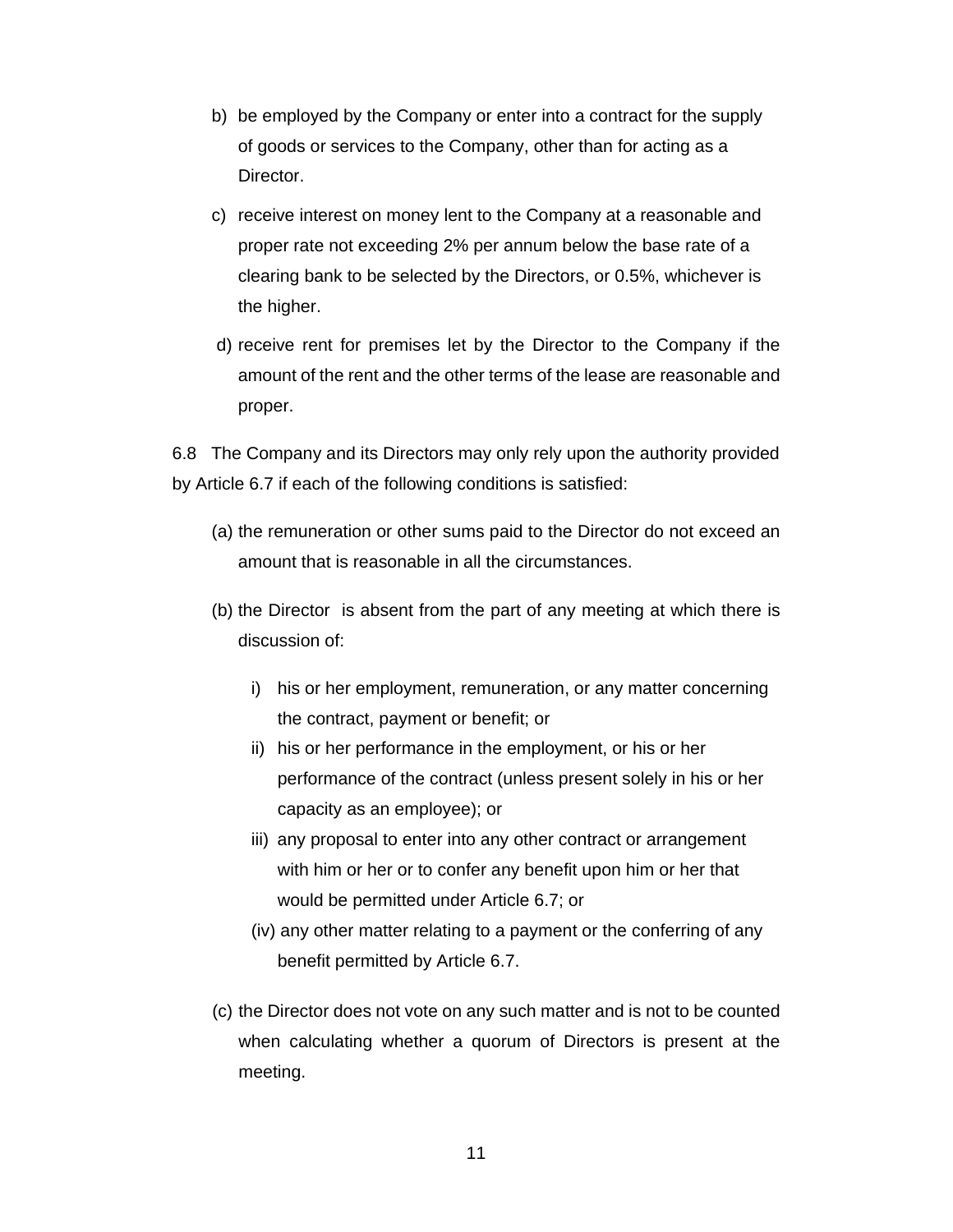- (d) save in relation to employing or contracting with the Chief Executive Officer or any Staff Director, the other Directors are satisfied that it is in the interests of the Company to employ or to contract with that Director rather than with someone who is not a Director. In reaching that decision the Directors must balance the advantage of employing a Director against the disadvantages of doing so (especially the loss of the Director's services as a result of dealing with the Director's conflict of interest).
- (e) the reason for their decision is recorded by the Directors in the minute book.
- (f) a majority of the Directors then in office have received no such payments or benefit.

6.8A The provision in Article 6.6 (c) that no Director may be employed by or receive any remuneration from the Company (other than a Staff Director and the Chief Executive Officer) does not apply to an employee of the Company who is subsequently elected or appointed as a Director save that this Article shall only allow such a Director to receive remuneration or benefit from the Company in his capacity as an employee of the Company and provided that the procedure as set out in Articles 6.8(b)(i), (ii) and 6.8 (c) is followed.

6.9 In Articles 6.2-6.9:

- (a) "company" shall include any company in which the Company:
	- holds more than 50% of the shares; or
	- controls more than 50% of the voting rights attached to the shares; or
	- has the right to appoint one or more Directors to the Board of the Company.
- (b) "Director" shall include any child, stepchild, parent, grandchild, grandparent, brother, sister or spouse of the Director or any person living with the Director as his or her partner.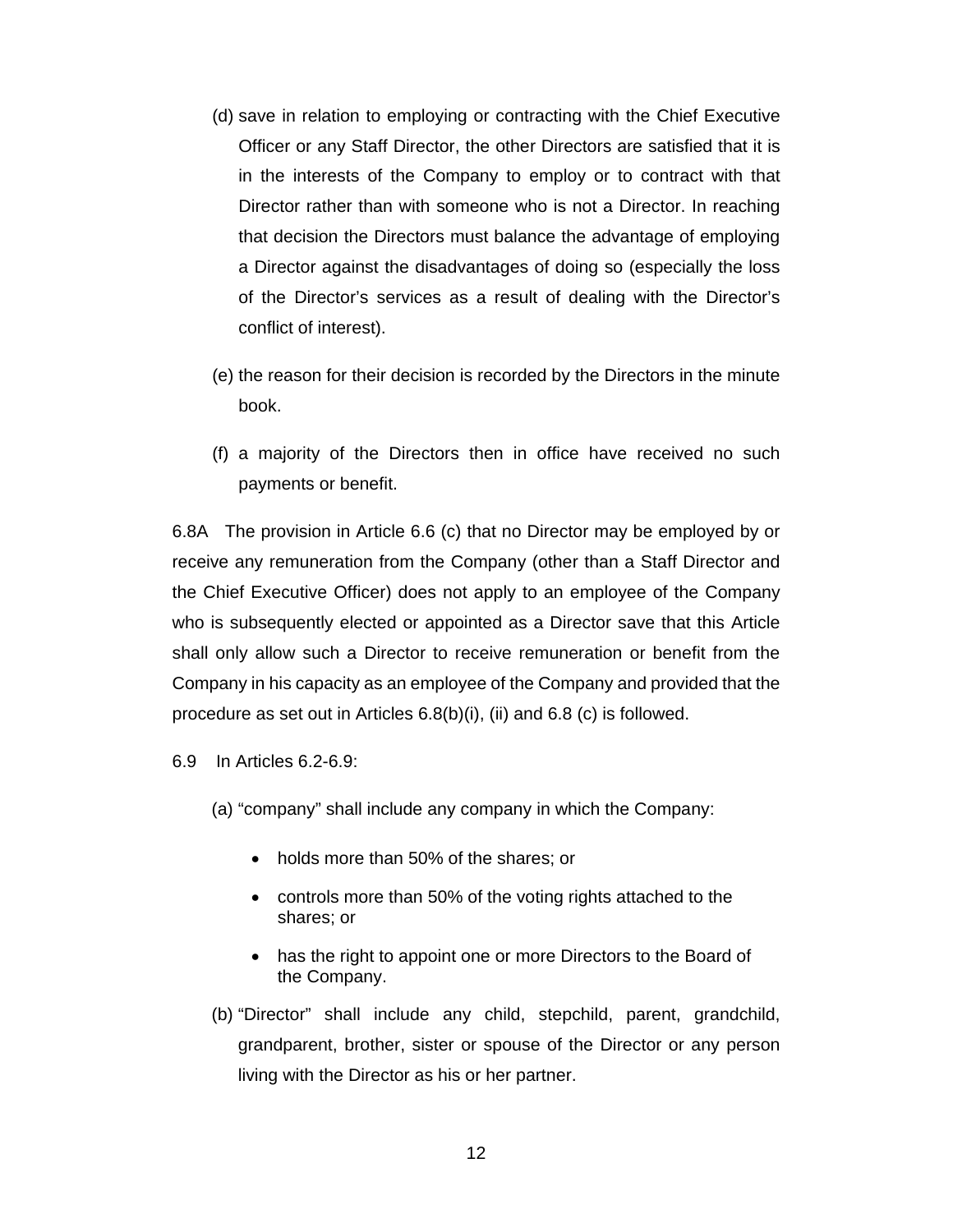- (c) the employment or remuneration of a Director includes the engagement or remuneration of any firm or company in which the Director is:
	- (i) a partner;
	- (ii) an employee;
	- (iii) a consultant;
	- (iv) a director;
	- (v) a member; or
	- (vi) a shareholder, unless the shares of the company are listed on a recognised stock exchange and the Director holds less than 1% of the issued capital.
- 7. The liability of the members of the Company is limited.

8. Every member of the Company undertakes to contribute such amount as may be required (not exceeding £10) to the Company's assets if it should be wound up while he or she is a member or within one year after he or she ceases to be a member, for payment of the Company's debts and liabilities before he or she ceases to be a member, and of the costs, charges and expenses of winding up, and for the adjustment of the rights of the contributories among themselves.

9. If the Company is wound up or dissolved and after all its debts and liabilities (including any under section 2 of the Academies Act 2010) have been satisfied there remains any property it shall not be paid to or distributed among the members of the Company (except to a member that is itself a charity), but shall be given or transferred to some other charity or charities having objects similar to the Object which prohibits the distribution of its or their income and property to an extent at least as great as is imposed on the Company by Article 6 above, chosen by the members of the Company at or before the time of dissolution and if that cannot be done then to some other charitable object.

10. Not used.

11. No alteration or addition shall be made to or in the provisions of the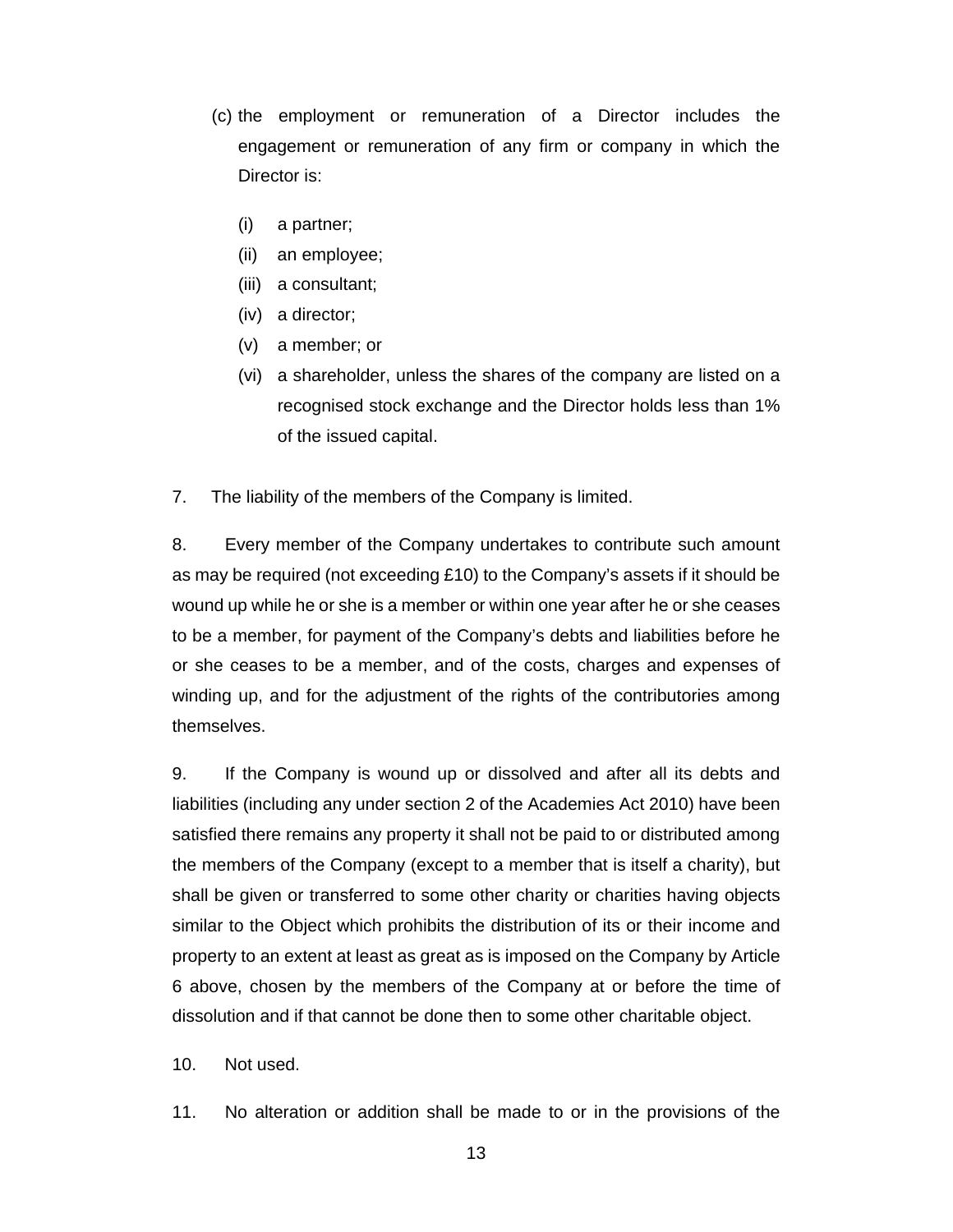Articles which would have the effect (a) that the Company would cease to be a company to which section 60 of the Companies Act 2006 applies; or (b) that the Company would cease to be a charity.

## **MEMBERS**

- 12. The Members of the Company shall comprise
	- a. the signatories to the Memorandum who shall be the first Members;
	- b. the chairman of the Directors;
	- c. the vice chairman of the Directors; and
	- d. any person appointed under Article 16;

13. Each of the persons entitled to appoint Members in Article 12 shall have the right from time to time by written notice delivered to the Office to remove any Member appointed by them and to appoint a replacement Member to fill a vacancy whether resulting from such removal or otherwise.

14. If any of the persons entitled to appoint Members in Article 12:

- a) in the case of an individual, die or become legally incapacitated;
- b) in the case of a corporate entity, cease to exist and are not replaced by a successor institution; or
- c) becomes insolvent or makes any arrangement or composition with their creditors generally;

their right to appoint Members under these Articles shall vest in the remaining Members.

- 15. Membership will terminate automatically if:
	- a) a Member (which is a corporate entity) ceases to exist and is not replaced by a successor institution;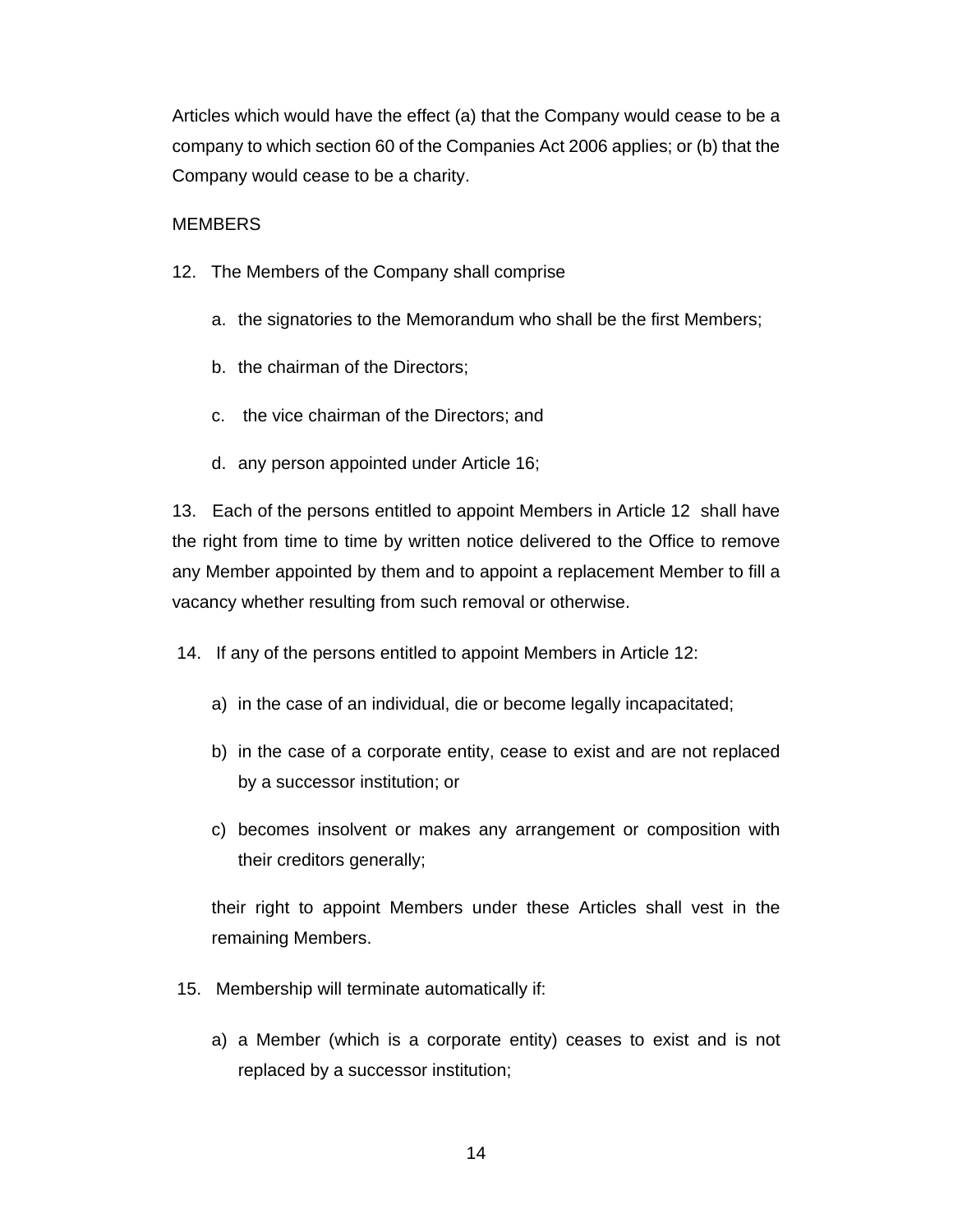- b) a Member (which is an individual) dies or becomes incapable by reason of illness or injury of managing and administering his or her own affairs; or
- c) a Member becomes insolvent or makes any arrangement or composition with that Member's creditors generally; or
- d) a Member who was a Member by virtue of his post ceases to hold the relevant post provided that if automatic termination in this instance would result in the number of Members being less than three, the Member shall remain a Member until a further Member is appointed (which the remaining two Members shall be free to make without the approval of the retiring Member notwithstanding the provisions of Article 16) at which time the membership of the retiring Member shall terminate.

15A. The Members may agree unanimously in writing to remove any Member(s) who is a signatory to the Memorandum (save that the agreement of a signatory to the Memorandum who is to be removed shall not be required), provided that it is in the interests of the Company to remove such a Member(s).

16. The Members may agree by passing a special resolution in writing to appoint such additional Members as they think fit and may agree by passing a special resolution in writing to remove any such additional Members provided that such appointment or removal is in the interests of the Company.

17. Every person nominated to be a Member of the Company shall either sign a written consent to become a Member or sign the register of Members on becoming a Member.

18. Any Member may resign provided that after such resignation the number of Members is not less than three. A Member shall cease to be one immediately on the receipt by the Company of a notice in writing signed by the person or persons entitled to remove him under Articles 13 or 16 provided that no such notice shall take effect when the number of Members is less than three unless it contains or is accompanied by the appointment of a replacement Member.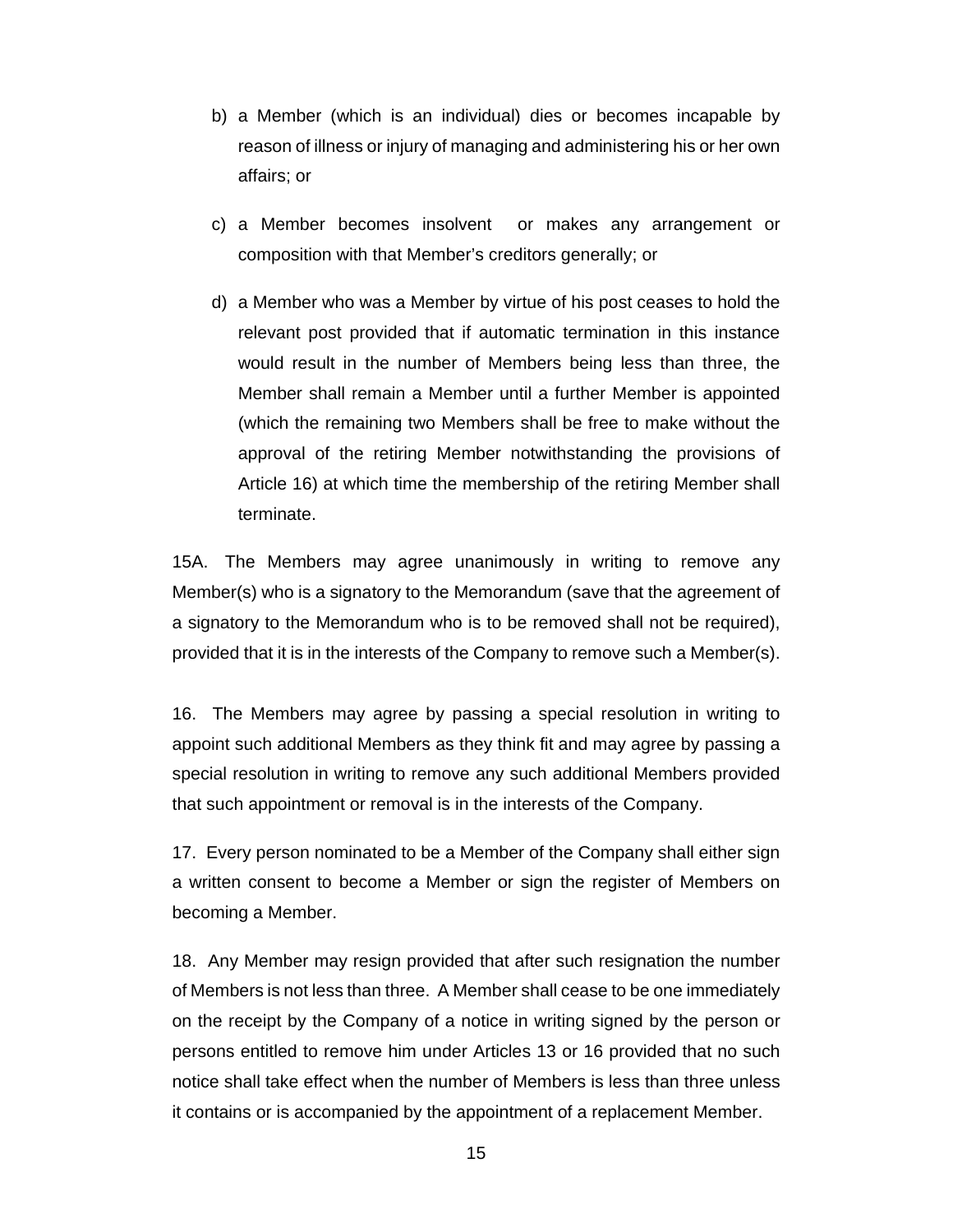#### GENERAL MEETINGS

#### 19. Not used.

20. The Directors may call general meetings and, on the requisition of Members pursuant to the provisions of the Companies Act 2006, shall forthwith proceed to convene a general meeting in accordance with that Act. If there are not within the United Kingdom sufficient Directors to call a general meeting, any Director or any Member of the Company may call a general meeting.

## NOTICE OF GENERAL MEETINGS

21. General meetings shall be called by at least fourteen clear days' notice but a general meeting may be called by shorter notice if it is so agreed by a majority in number of Members having a right to attend and vote and together representing not less than 90% of the total voting rights at that meeting.

The notice shall specify the time and place of the meeting and the general nature of the business to be transacted and, in the case of an Annual General Meeting, shall specify the meeting as such. The notice shall also state that the Member is entitled to appoint a proxy.

The notice shall be given to all the Members, to the Directors and auditors.

22. The accidental omission to give notice of a meeting to, or the non-receipt of notice of a meeting by, any person entitled to receive notice shall not invalidate the proceedings at that meeting.

## PROCEEDINGS AT GENERAL MEETINGS

23. No business shall be transacted at any meeting unless a quorum is present. A Member counts towards the quorum by being present either in person or by proxy. Two persons entitled to vote upon the business to be transacted, each being a Member or a proxy of a Member or a duly authorised representative of a Member organisation shall constitute a quorum.

24. If a quorum is not present within half an hour from the time appointed for the meeting, or if during a meeting a quorum ceases to be present, the meeting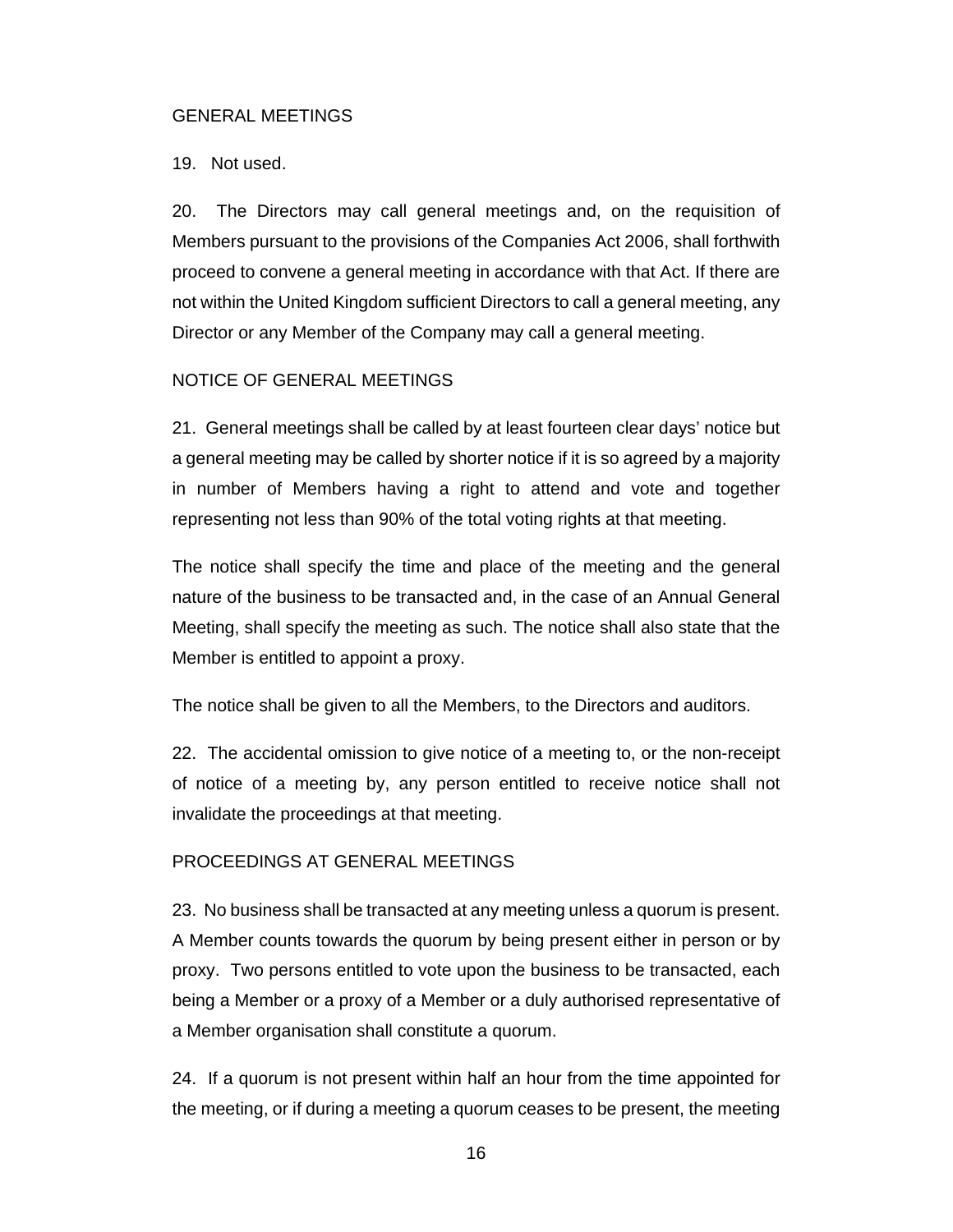shall stand adjourned to the same day in the next week at the same time and place or to such time and place as the Directors may determine.

25. The chairman, if any, of the Directors or in his absence some other Director nominated by the Directors shall preside as chairman of the meeting, but if neither the chairman nor such other Director (if any) be present within fifteen minutes after the time appointed for holding the meeting and willing to act, the Directors present shall elect one of their number to be chairman and, if there is only one Director present and willing to act, he shall be the chairman.

26. If no Director is willing to act as chairman, or if no Director is present within fifteen minutes after the time appointed for holding the meeting, the Members present and entitled to vote shall choose one of their number to be chairman.

27. A Director shall, notwithstanding that he is not a Member, be entitled to attend and speak at any general meeting.

28. The chairman may, with the consent of a majority of the Members at a meeting at which a quorum is present (and shall if so directed by the meeting), adjourn the meeting from time to time and from place to place, but no business shall be transacted at any adjourned meeting other than the business which might properly have been transacted at the meeting had the adjournment not taken place. When a meeting is adjourned for fourteen days or more, at least seven clear days' notice shall be given specifying the time and place of the adjourned meeting and the general nature of the business to be transacted. Otherwise it shall not be necessary to give any such notice.

29. A resolution put to the vote of the meeting shall be decided on a show of hands unless before, or on the declaration of the result of the show of hands, a poll is duly demanded. Subject to the provisions of the Companies Act 2006, a poll may be demanded:-

- (a) by the chairman; or
- (b) by at least two Members having the right to vote at the meeting; or,
- (c) by a Member or Members representing not less than one-tenth of the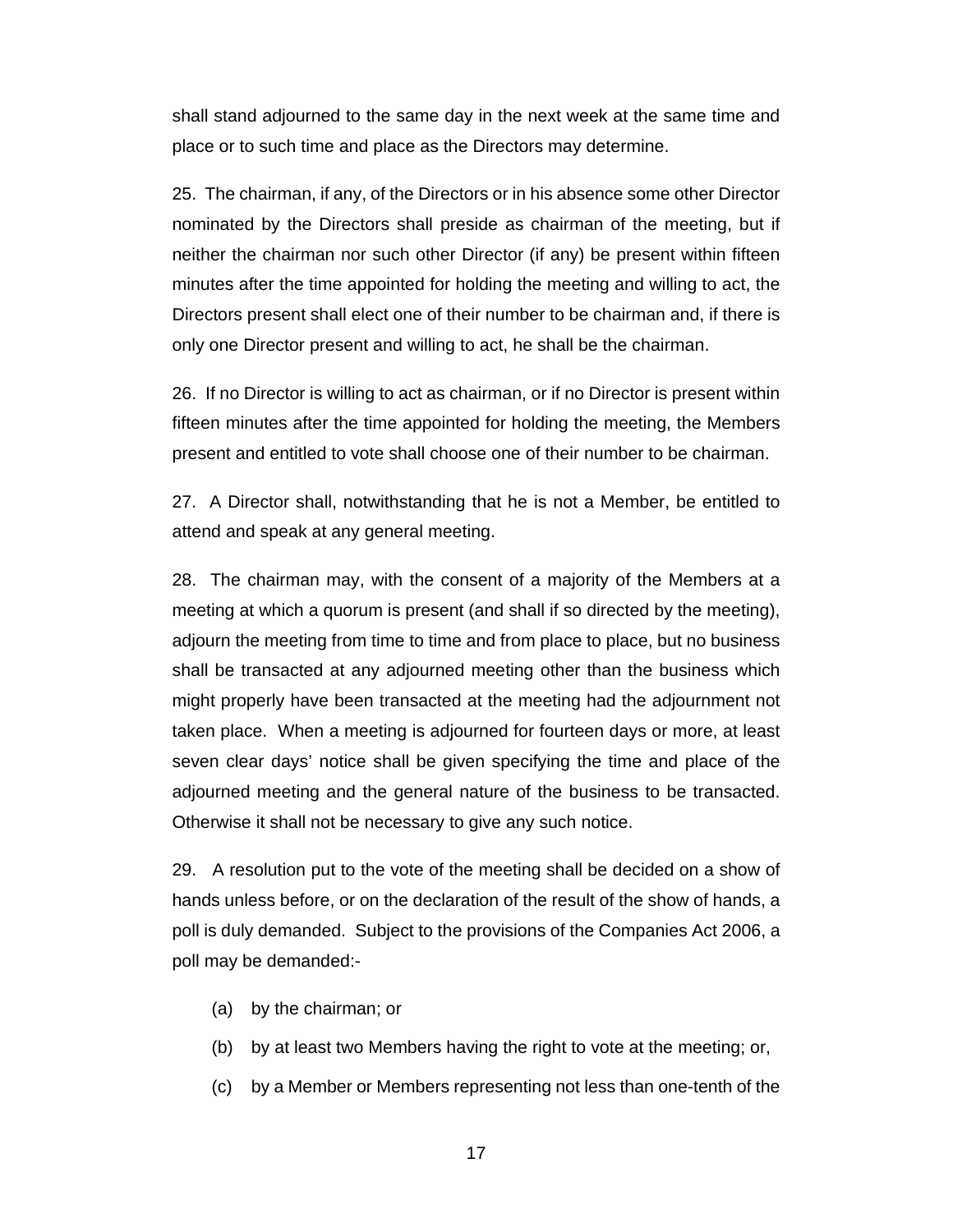total voting rights of all the Members having the right to vote at the meeting.

30. Unless a poll is duly demanded a declaration by the chairman that a resolution has been carried or carried unanimously, or by a particular majority, or lost, or not carried by a particular majority and an entry to that effect in the minutes of the meeting shall be conclusive evidence of the fact without proof of the number or proportion of the votes recorded in favour of or against such resolution.

31. The demand for a poll may be withdrawn, before the poll is taken, but only with the consent of the chairman. The withdrawal of a demand for a poll shall not invalidate the result of a show of hands declared before the demand for the poll was made.

32. A poll shall be taken as the chairman directs and he may appoint scrutineers (who need not be Members) and fix a time, date and place for declaring the results. The result of the poll shall be deemed to be the resolution of the meeting at which the poll was demanded.

33. A poll demanded on the election of the chairman or on a question of adjournment shall be taken immediately. A poll demanded on any other question shall be taken either immediately or at such time, date and place as the chairman directs not being more than thirty days after the poll is demanded. The demand for a poll shall not prevent continuance of a meeting for the transaction of any business other than the question on which the poll is demanded. If a poll is demanded before the declaration of the result of a show of hands and the demand is duly withdrawn, the meeting shall continue as if the demand had not been made.

34. No notice need be given of a poll not taken immediately if the time and place at which it is to be taken are announced at the meeting at which it is demanded. In other cases at least seven clear days' notice shall be given specifying the time and place at which the poll is to be taken.

35. A resolution in writing agreed by such number of members as required if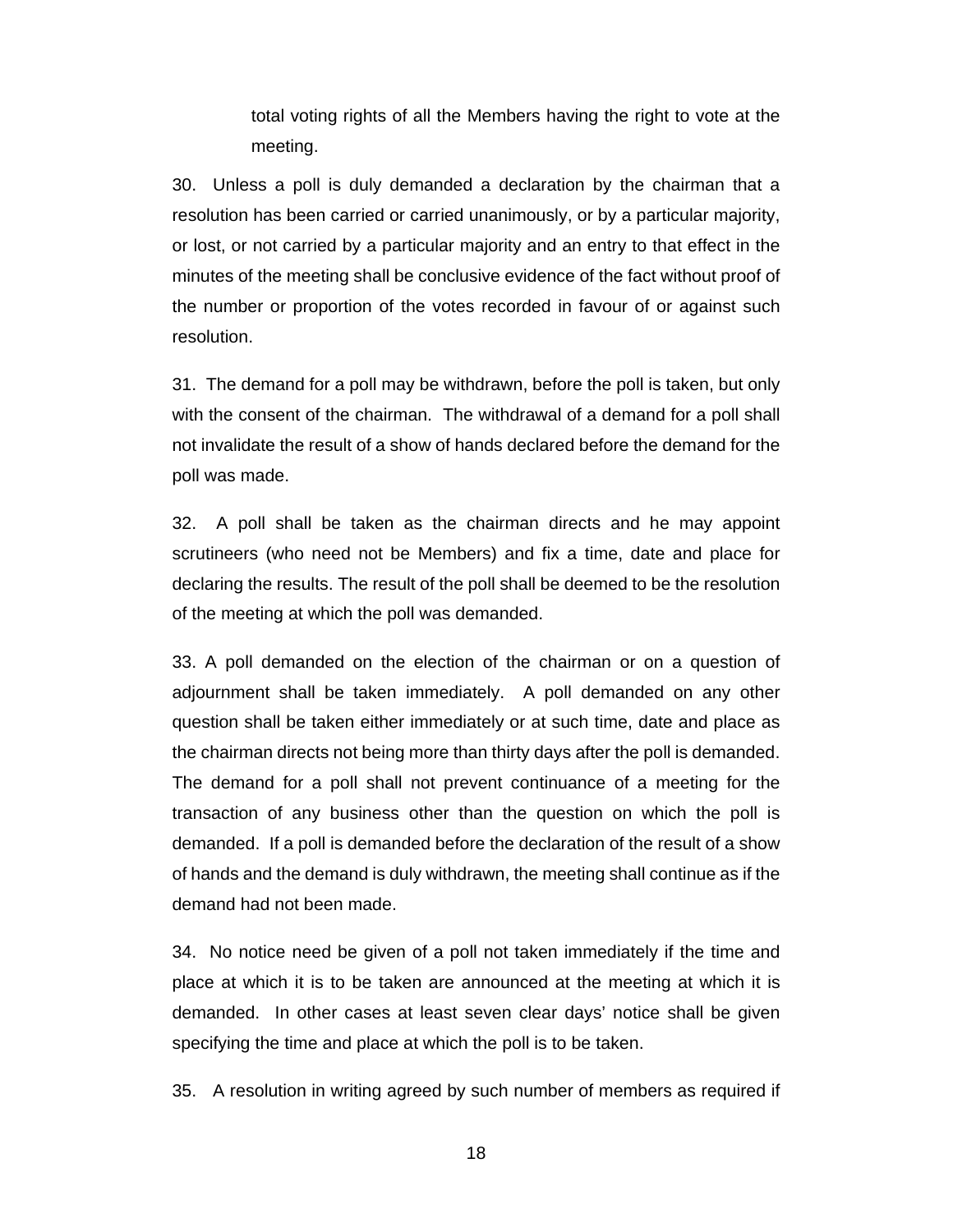it had been proposed at a general meeting shall be as effectual as if it had been passed at a general meeting duly convened and held provided that a copy of the proposed resolution has been sent to every Member. The resolution may consist of several instruments in the like form each agreed by one or more Members.

#### VOTES OF MEMBERS

36. On the show of hands every Member present in person shall have one vote. On a poll every Member present in person or by proxy shall have one vote.

37. Not used.

38. No Member shall be entitled to vote at any general meeting unless all moneys then payable by him to the Company have been paid.

39. No objections shall be raised to the qualification of any person to vote at any general meeting except at the meeting or adjourned meeting at which the vote objected to is tendered, and every vote not disallowed at the meeting shall be valid. Any objection made in due time shall be referred to the chairman whose decision shall be final and conclusive.

40. An instrument appointing a proxy shall be in writing, signed by or on behalf of the appointer and shall be in the following form (or in a form as near thereto as circumstances allow or in any other form which is usual or which the Directors may approve) -

> "I/We, …….., of ………, being a Member/Members of the above named Company, hereby appoint …… of ……, or in his absence, …….. of ……. as my/our proxy to attend, speak and vote in my/our name[s] and on my/our behalf at the annual general meeting/ general meeting of the Company to be held on …..20[ ], and at any adjournment thereof.

Signed on ….. 20[ ]"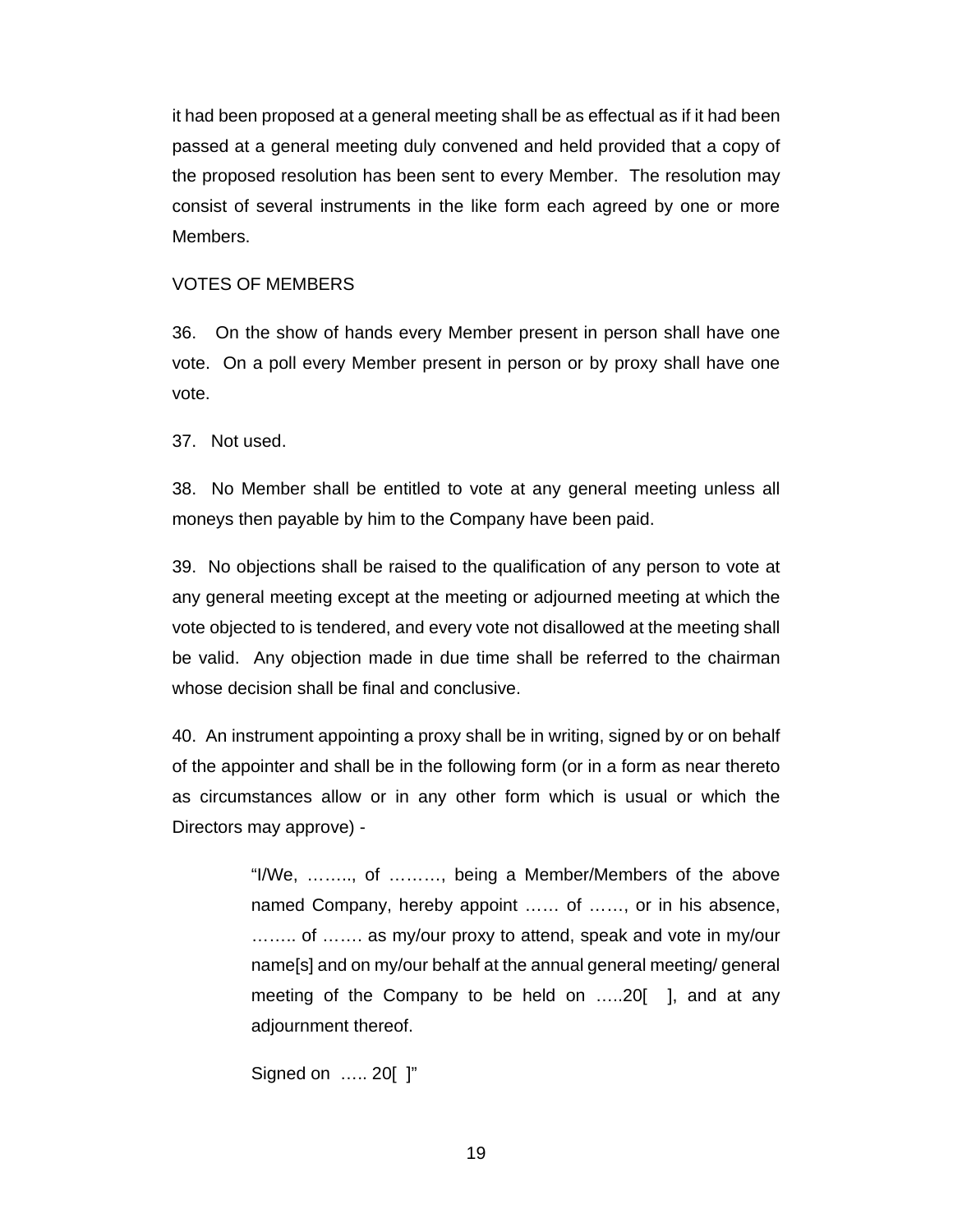41. Where it is desired to afford Members an opportunity of instructing the proxy how he shall act the instrument appointing a proxy shall be in the following form (or in a form as near thereto as circumstances allow or in any other form which is usual or which the Directors may approve) -

> "I/We, ……., of ……., being a Member/Members of the above named Company, hereby appoint …. of ……., or in his absence, ….. of ……, as my/our proxy to attend, speak and vote in my/our name[s] and on my/our behalf at the annual general meeting/ general meeting of the Company, to be held on …. 20[ ], and at any adjournment thereof.

> This form is to be used in respect of the resolutions mentioned below as follows:

Resolution No. 1 \*for \* against

Resolution No. 2 \*for \* against.

Strike out whichever is not desired.

Unless otherwise instructed, the proxy may vote as he thinks fit or abstain from voting.

Signed on …. 20[ ]"

 42. The instrument appointing a proxy and any authority under which it is signed or a copy of such authority certified by a notary or in some other way approved by the Directors may -

- (a) be deposited at the office or at such other place within the United Kingdom as is specified in the notice convening the meeting or in any instrument of proxy sent out by the Company in relation to the meeting not less than 48 hours before the time for holding the meeting or adjourned meeting at which the person named in the instrument proposes to vote, or
- (b) in the case of a poll taken more than 48 hours after it is demanded, be deposited as aforesaid after the poll has been demanded and not less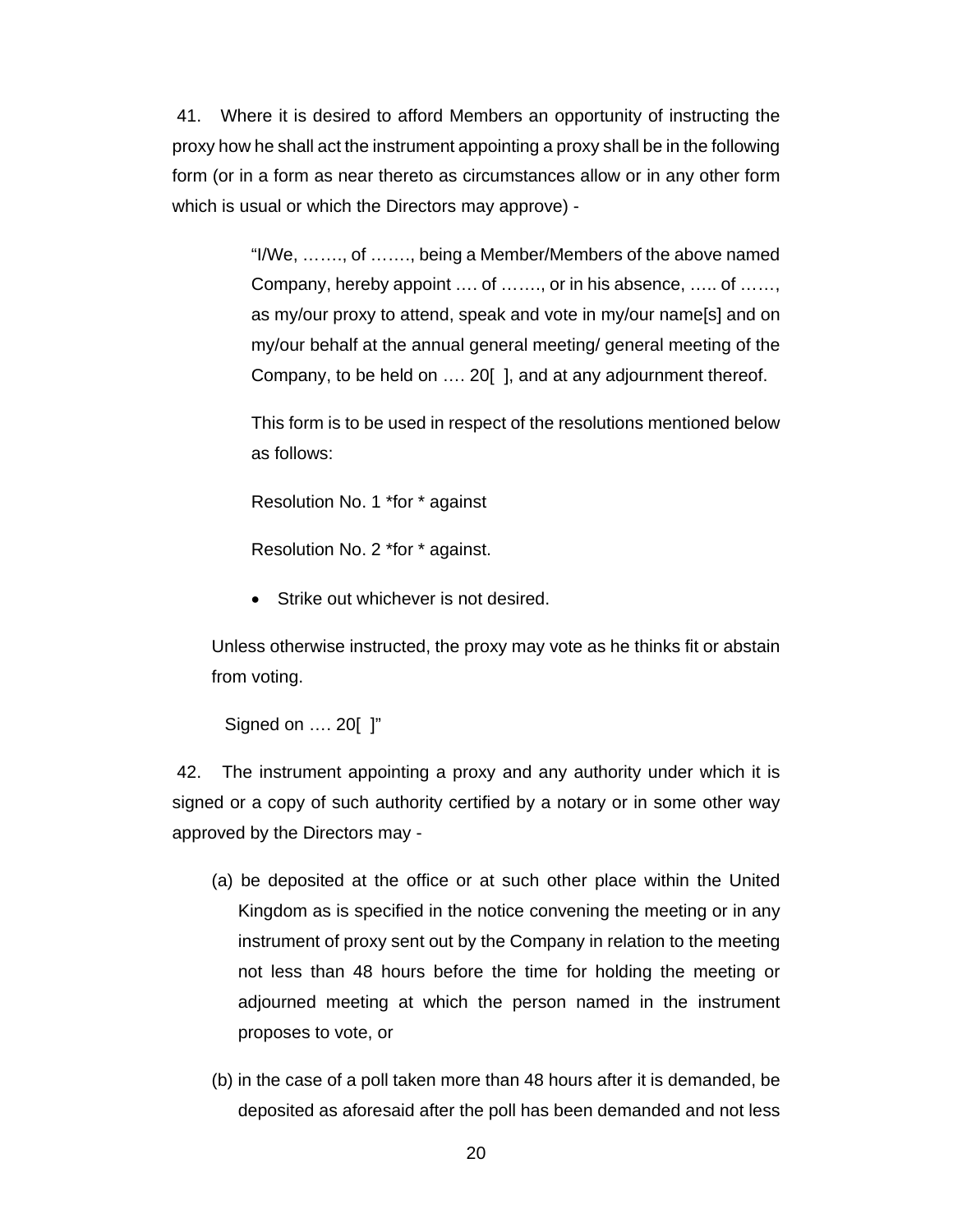than 24 hours before the time appointed for the taking of the poll;

(c) where the poll is not taken forthwith but is taken not more than 48 hours after it was demanded, be delivered at the meeting at which the poll was demanded to the chairman or to the Clerk or to any Director;

and an instrument of proxy which is not deposited or delivered in a manner so permitted shall be invalid.

43. A vote given or poll demanded by proxy or by the duly authorised representative of a corporation shall be valid notwithstanding the previous determination of the authority of the person voting or demanding a poll unless notice of the determination was received by the Company at the office or at such other place at which the instrument of proxy was duly deposited before the commencement of the meeting or adjourned meeting at which the vote given or the poll demanded or (or in the case of a poll taken otherwise than on the same day as the meeting or adjourned meeting) the time appointed for taking the poll.

44. Any organisation which is a Member of the Company may by resolution of its board of directors or other governing body authorise such person as it thinks fit to act as its representative at any meeting of the Company, and the person so authorised shall be entitled to exercise the same powers on behalf of the organisation which he represents as that organisation could exercise if it were an individual Member of the Company.

#### **DIRECTORS**

45. The number of Directors shall be not less than three but (unless otherwise determined by ordinary resolution) shall not be subject to any maximum.

46. Subject to Articles 48-49, the Company shall have the following Directors:

- a. any Directors, appointed under Article 50;
- b. any Staff Directors, appointed under Articles 50A;
- c. the Chief Executive Officer;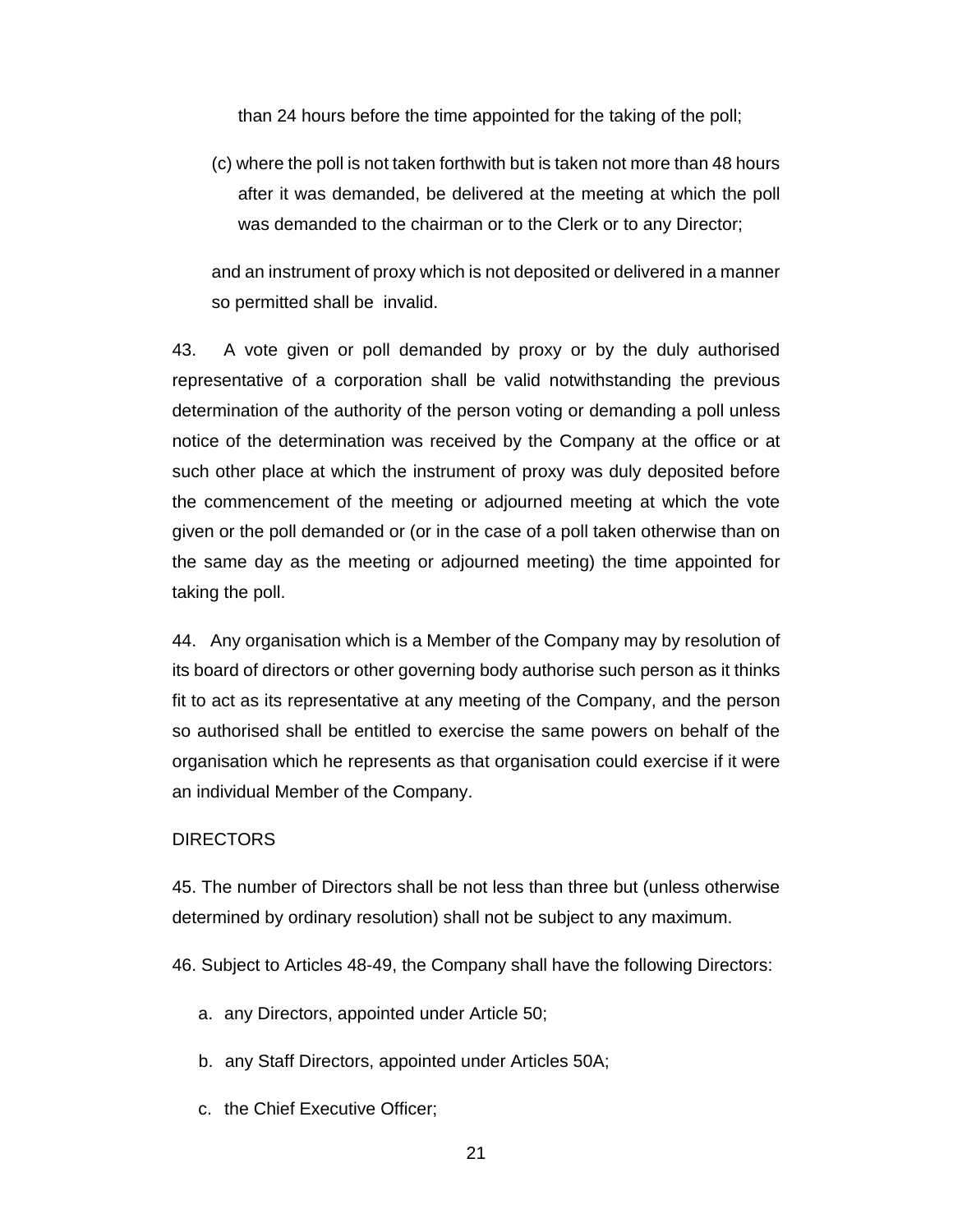d. Academy Directors appointed under Article 51;

e. Parent Directors, if appointed under Articles 53-56D.

47. The Company may also have any Co-opted Director appointed under Article 58.

48. The first Directors shall be those persons named in the statement delivered pursuant to sections 9 and 12 of the Companies Act 2006.

49. Future Directors shall be appointed or elected, as the case may be, under these Articles. Where it is not possible for such a Director to be appointed or elected due to the fact that an Academy has not yet been established, then the relevant Article or part thereof shall not apply.

## APPOINTMENT OF DIRECTORS

50. The Directors may appoint such number of Directors as they see fit.

50A. The Directors may appoint Staff Directors and/or Principals to be Directors through such process as they may determine.

50B. The total number of Directors including the Chief Executive Officer who are employees of the Company shall not exceed one third of the total number of Directors.

## ACADEMY DIRECTORS

51. There shall be a minimum of 2 Academy Director but otherwise such number as the Directors shall decide. Only the chairman of a Local Governing Body shall be eligible to be an Academy Director and only for as long as he or she remains in office as such. For the avoidance of doubt, the Chief Executive Officer cannot be a chairman of a Local Governing Body and is therefore not eligible to be an Academy Director. The chairmen of the Local Governing Bodies shall elect the relevant number of persons from amongst their numbers to be the Academy Directors at the start of each school year. The Directors shall make all necessary arrangements for, and determine all other matters relating to, the election of the Academy Directors in accordance with this Article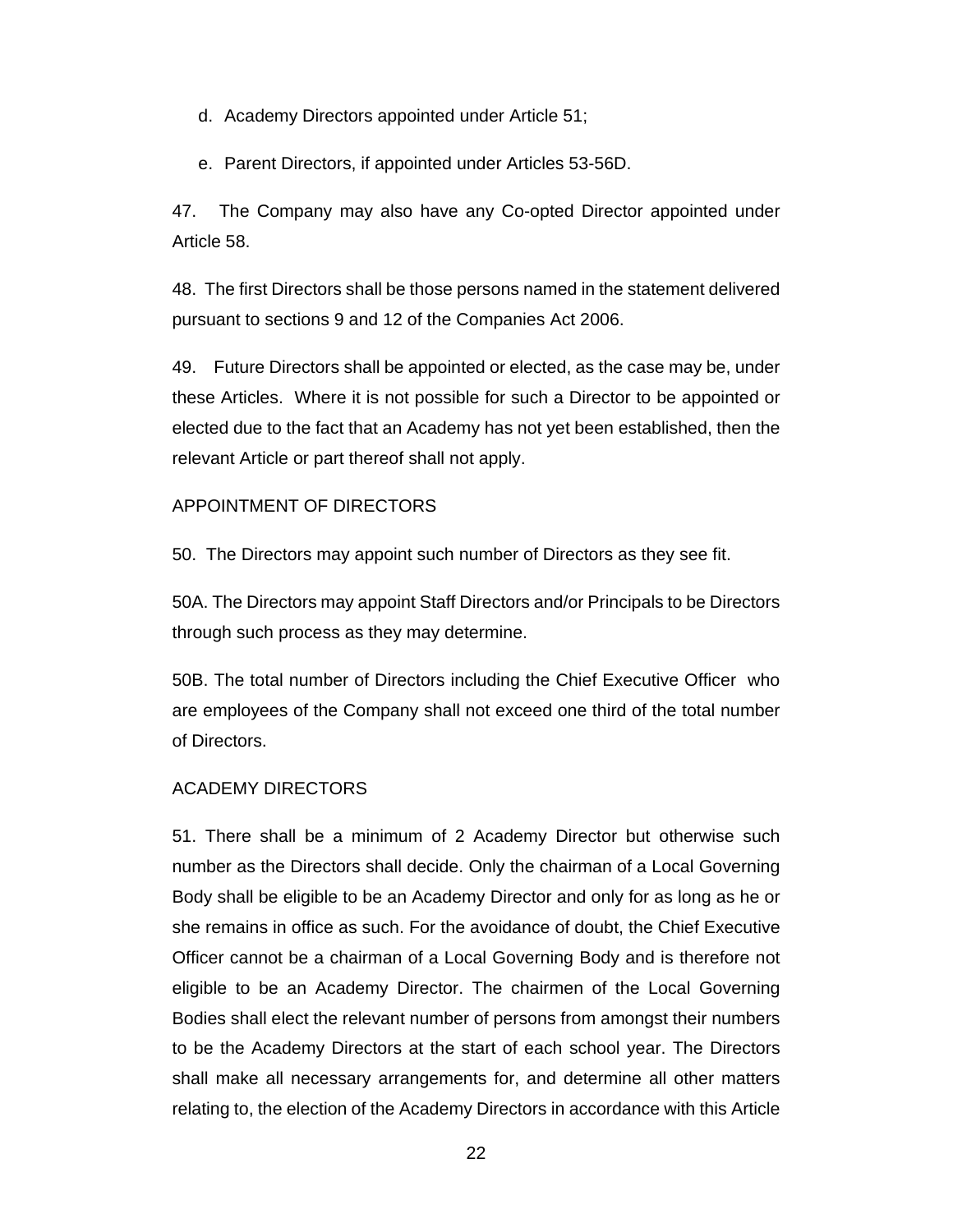including any requirement that one of the Academy Directors is the Chair of the Local Governing Body of the lead school. Any election of the Academy Directors which is contested shall be held by secret ballot.

52. Not used.

#### PARENT DIRECTORS

53. There shall be a minimum of two Parent Directors unless there are Local Governing Bodies which include at least two Parent Members.

54. Except for 16 – 19 Academies, Parent Directors and Parent members of the Local Governing Bodies or Advisory Bodies shall be elected or appointed (in accordance with the terms of reference determined by the Directors from time to time). The elected or appointed Parent Directors or Parent members of the Local Governing Bodies or Advisory Bodies must be a parent of a registered pupil at one or more of the Academies (but not one of the 16 – 19 Academies) at the time when he is elected or appointed.

54A. The number of Parent Directors and Parent members of the Local Governing Bodies or Advisory Bodies required shall be made up by Parent Directors and Parent members appointed by the Directors if the number of parents standing for election is less than the number of vacancies.

55. The Directors shall make all necessary arrangements for, and determine all other matters relating to, an election of the Parent Directors or Parent members of Local Governing Bodies or Advisory Bodies, including any question of whether a person is a parent of a registered pupil at one of the Academies (but not one of the 16 – 19 Academies). Any election of the Parent Directors or Parent members of Local Governing Bodies or Advisory Bodies which is contested shall be held by secret ballot.

56. In appointing a Parent Director or Parent member of a Local Governing Body or Advisory Body the Directors shall appoint a person who is the parent of a registered pupil at an Academy (but not one of the 16-19 Academies); or where it is not reasonably practical to do so, a person who is the parent of a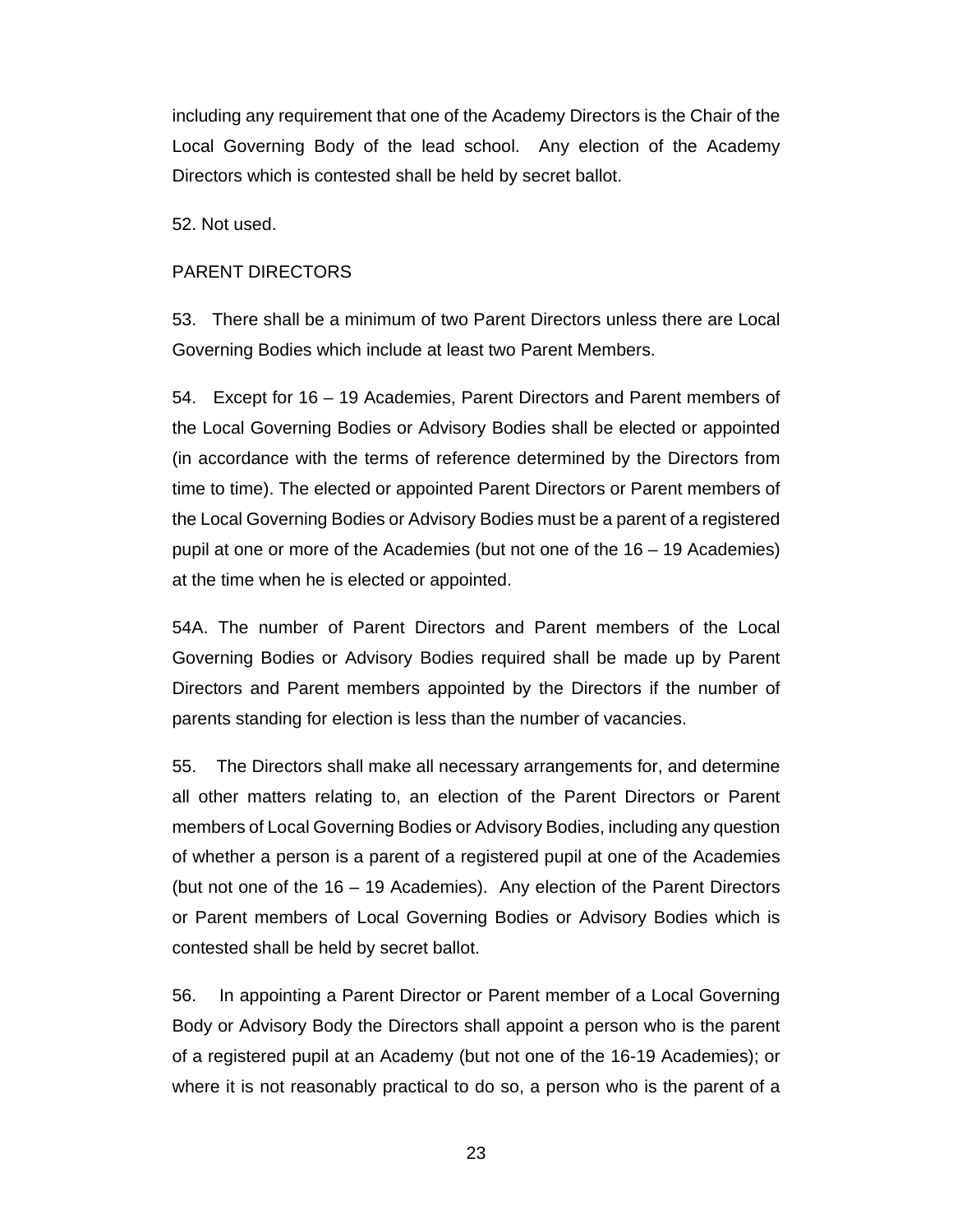child of compulsory school age.

56A. In the case of 16-19 Academies, Parent Directors and Parent members of the Local Governing Bodies or Advisory Bodies shall either be elected by parents of registered students at the 16 to 19 Academies, pursuant to Articles 56B to 56C, or be appointed by the Directors, pursuant to Article 56D. The elected or appointed Parent Directors or Parent members of the Local Governing Bodies or Advisory Bodies must be a parent of a student at one of the 16 to 19 Academies at the time when he is either elected or appointed.

56B. The number of Parent Directors and Parent members of the Local Governing Bodies or Advisory Bodies required shall be made up by Parent Directors and Parent members appointed by the Directors if the number of parents standing for election is less than the number of vacancies.

56C. The Directors shall make all necessary arrangements for, and determine all other matters relating to, an election of the Parent Directors or Parent members of Local Governing Bodies or Advisory Bodies, including any question of whether a person is a parent of a registered student at one of the 16-19 Academies. Any election of the Parent Directors or Parent members of Local Governing Bodies or Advisory Bodies which is contested shall be held by secret ballot.

56D. In appointing a Parent Director or Parent member of a Local Governing Body or Advisory Body, the Directors shall appoint a person who is the parent of a registered student at one of the 16 to 19 Academies; or where it is not reasonably practical to do so, a person who is the parent of a child above compulsory school age but not above the age of 19.

#### CHIEF EXECUTIVE OFFICER

57. The Chief Executive Officer shall be a Director for as long as he remains in office as such.

## CO-OPTED DIRECTORS

58. The Directors may appoint Co-opted Directors. A 'Co-opted Director'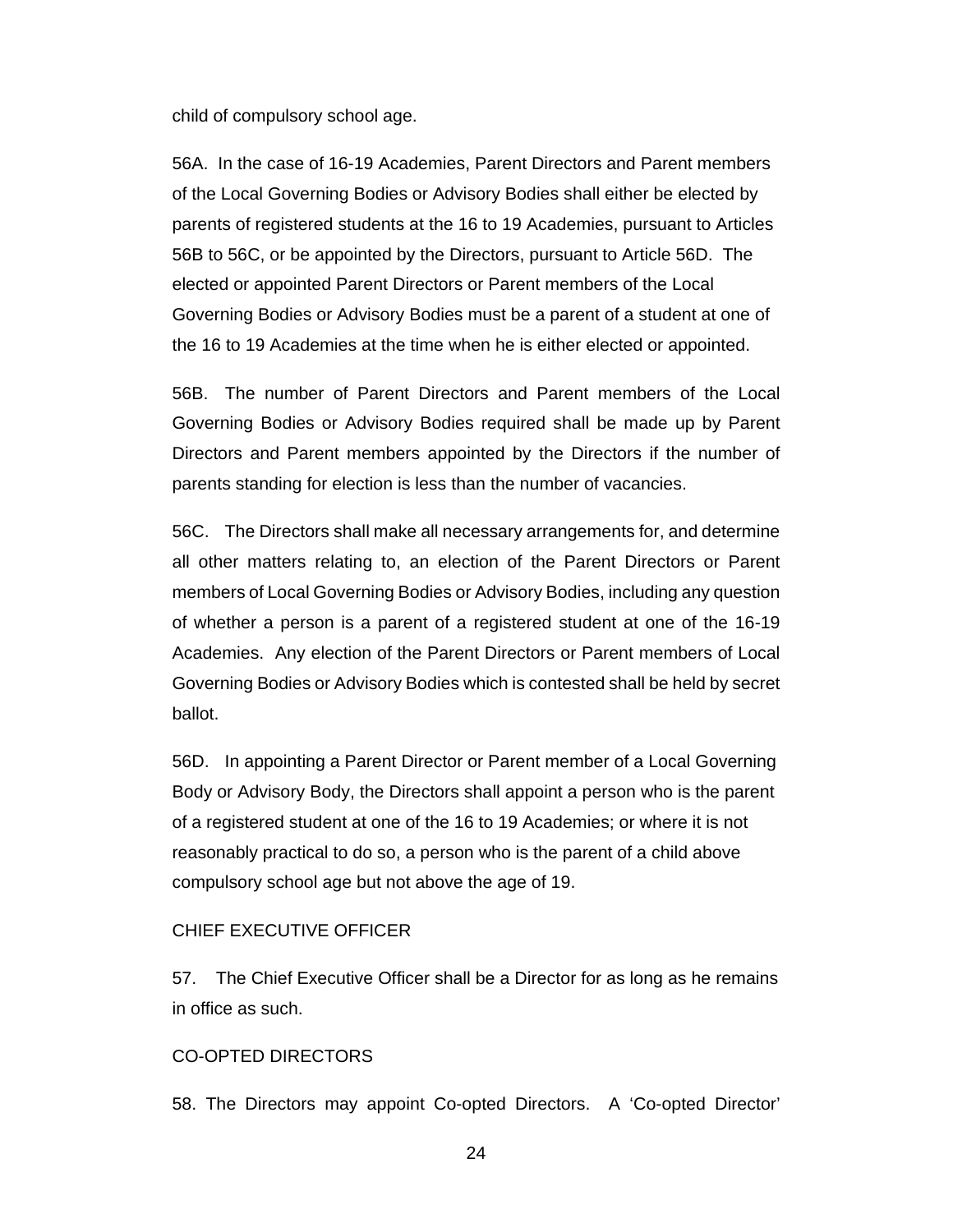means a person who is appointed to be a Director by being Co-opted by Directors who have not themselves been so appointed. The Directors may not co-opt an employee of the Company as a Co-opted Director if thereby the number of Directors who are employees of the Company would exceed one third of the total number of Directors including the Chief Executive Officer.

59 – 63. Not used.

## TERM OF OFFICE

64. The term of office for any Director shall be four years save that this time limit shall not apply to the Chief Executive Officer, the Academy Directors where elected annually and any Staff Director serving in an executive capacity, who shall serve ex officio and for as long as he or she remains in office as such. Subject to remaining eligible to be a particular type of Director, any Director may be re-appointed or re-elected.

## RESIGNATION AND REMOVAL

65. A Director shall cease to hold office if he resigns his office by notice to the Company (but only if at least three Directors will remain in office when the notice of resignation is to take effect).

66. A Director shall cease to hold office if he is removed by the person or persons who appointed him. This Article does not apply in respect of a Parent Director.

67. Where a Director resigns his office or is removed from office, the Director or, where he is removed from office, those removing him, shall give written notice thereof to the Clerk.

## DISQUALIFICATION OF DIRECTORS

68. No person shall be qualified to be a Director unless he is aged 18 or over at the date of his election or appointment. No current pupil or current student of any of the Academies shall be a Director.

69. A Director shall cease to hold office if he becomes incapable by reason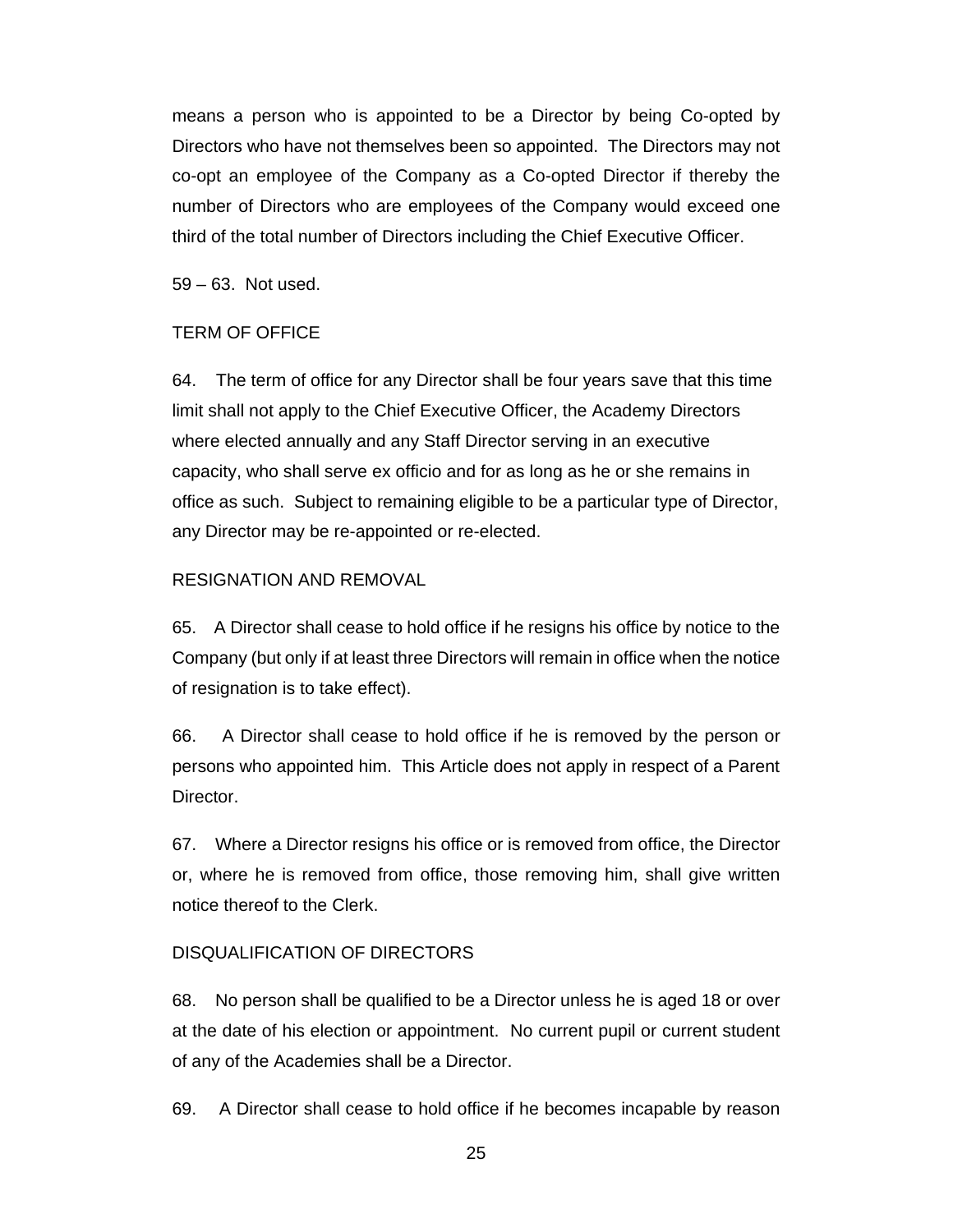of illness or injury of managing or administering his own affairs.

70. A Director shall cease to hold office if he is absent without the permission of the Directors from all their meetings held within a period of six months and the Directors resolve that his office be vacated.

71. A person shall be disqualified from holding or continuing to hold office as a Director if -

- (a) his estate has been sequestrated and the sequestration has not been discharged, annulled or reduced; or
- (b) he is the subject of a bankruptcy restrictions order or an interim order.

72. A person shall be disqualified from holding or continuing to hold office as a Director at any time when he is subject to a disqualification order or a disqualification undertaking under the Company Directors Disqualification Act 1986 or to an order made under section 429(2)(b) of the Insolvency Act 1986 (failure to pay under county court administration order).

73. A Director shall cease to hold office if he ceases to be a Director by virtue of any provision in the Companies Act 2006 or is disqualified from acting as a trustee by virtue of section 178 of the Charities Act 2011 (or any statutory reenactment or modification of that provision).

74. A person shall be disqualified from holding or continuing to hold office as a Director if he has been removed from the office of charity trustee or trustee for a charity by an order made by the Charity Commission or the High Court on the grounds of any misconduct or mismanagement in the administration of the charity for which he was responsible or to which he was privy, or which he by his conduct contributed to or facilitated.

75. Not used.

76. Not used.

77. A person shall be disqualified from holding or continuing to hold office as a Director where he has, at any time, been convicted of any criminal offence,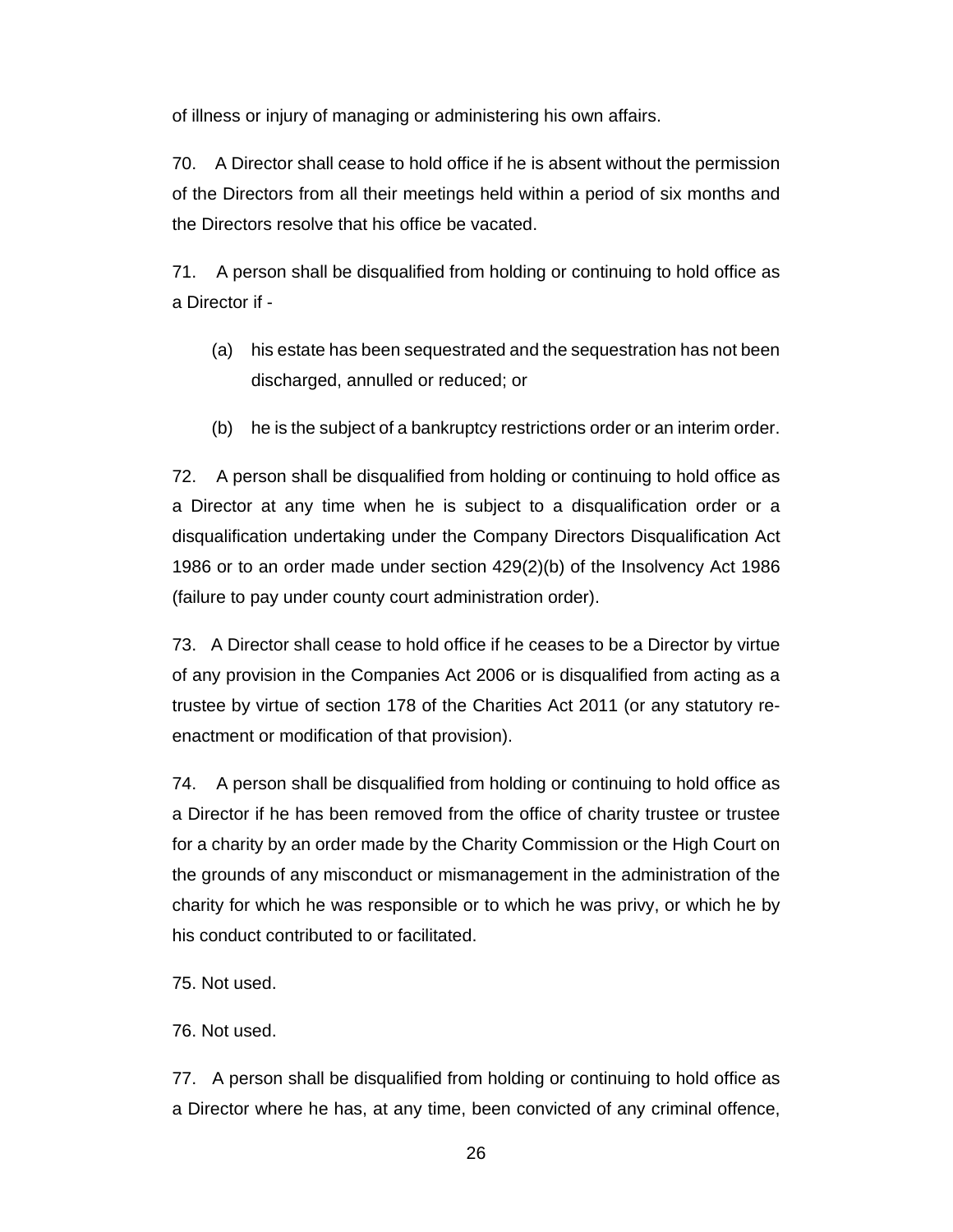excluding any that have been spent under the Rehabilitation of Offenders Act 1974 as amended, and excluding any offence for which the maximum sentence is a fine or a lesser sentence except where a person has been convicted of any offence which falls under section 178 of the Charities Act 2011.

78. After the first Academy has opened, a person shall be disqualified from holding or continuing to hold office as a Director if he has not provided to the chairman of the Directors a criminal records certificate at an enhanced disclosure level under section 113B of the Police Act 1997. In the event that the certificate discloses any information which would in the opinion of either the chairman or the Chief Executive Officer confirm their unsuitability to work with children that person shall be disqualified. If a dispute arises as to whether a person shall be disqualified, a referral shall be made to the Secretary of State to determine the matter. The determination of the Secretary of State shall be final.

79. Where, by virtue of these Articles a person becomes disqualified from holding, or continuing to hold office as a Director; and he is, or is proposed, to become such a Director, he shall upon becoming so disqualified give written notice of that fact to the Clerk.

80. Articles 68 to 74, Articles 77 to 79 and Articles 97 to 98 also apply to any member of any committee of the Directors, including a Local Governing Body, who is not a Director.

#### CLERK TO THE DIRECTORS

81. The Clerk shall be appointed by the Directors for such term, at such remuneration and upon such conditions as they may think fit; and any Clerk so appointed may be removed by them. The Clerk shall not be a Director, or a Principal. Notwithstanding this Article, the Directors may, where the Clerk fails to attend a meeting of theirs, appoint any one of their number or any other person to act as Clerk for the purposes of that meeting.

#### CHAIRMAN AND VICE-CHAIRMAN OF THE DIRECTORS

27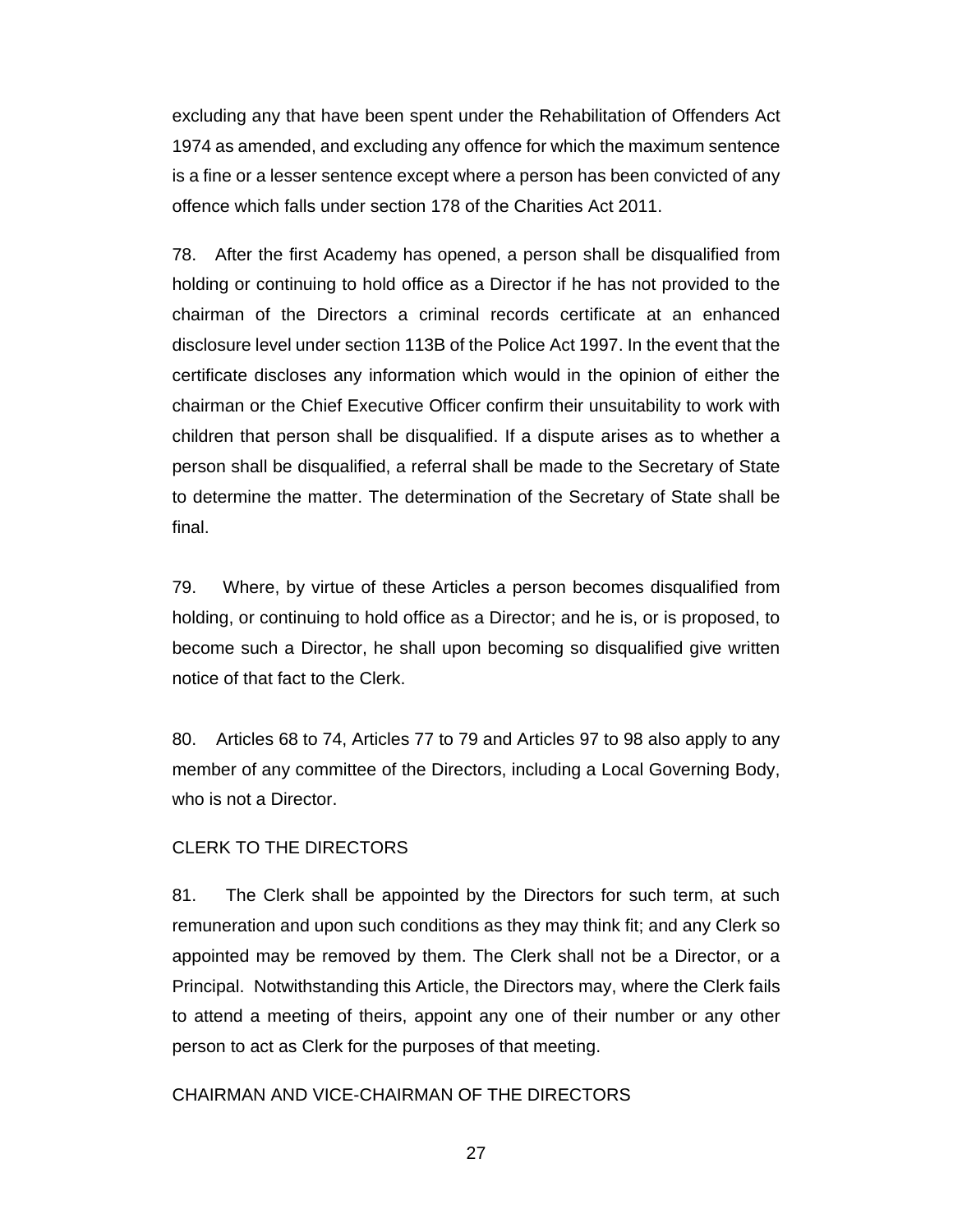82. The Directors shall each school year elect a chairman and a vice-chairman from among their number. A Director who is employed by the Company shall not be eligible for election as chairman or vice-chairman.

83. Subject to Article 84, the chairman or vice-chairman shall hold office as such until his successor has been elected in accordance with Article 85.

84. The chairman or vice-chairman may at any time resign his office by giving notice in writing to the Clerk. The chairman or vice-chairman shall cease to hold office if -

- (a) he ceases to be a Director;
- (b) he is employed by the Company;
- (c) he is removed from office in accordance with these Articles; or
- (d) in the case of the vice-chairman, he is elected in accordance with these Articles to fill a vacancy in the office of chairman.

85. Where by reason of any of the matters referred to in Article 84, a vacancy arises in the office of chairman or vice-chairman, the Directors shall at their next meeting elect one of their number to fill that vacancy.

86. Where the chairman is absent from any meeting or there is at the time a vacancy in the office of the chairman, the vice-chairman shall act as the chair for the purposes of the meeting.

87-89. Not used.

90. The Directors may remove the chairman or vice-chairman from office in accordance with these Articles.

91. A resolution to remove the chairman or vice-chairman from office which is passed at a meeting of the Directors shall not have effect unless -

i) it is confirmed by a resolution passed at a second meeting of the Directors held not less than fourteen days after the first meeting; and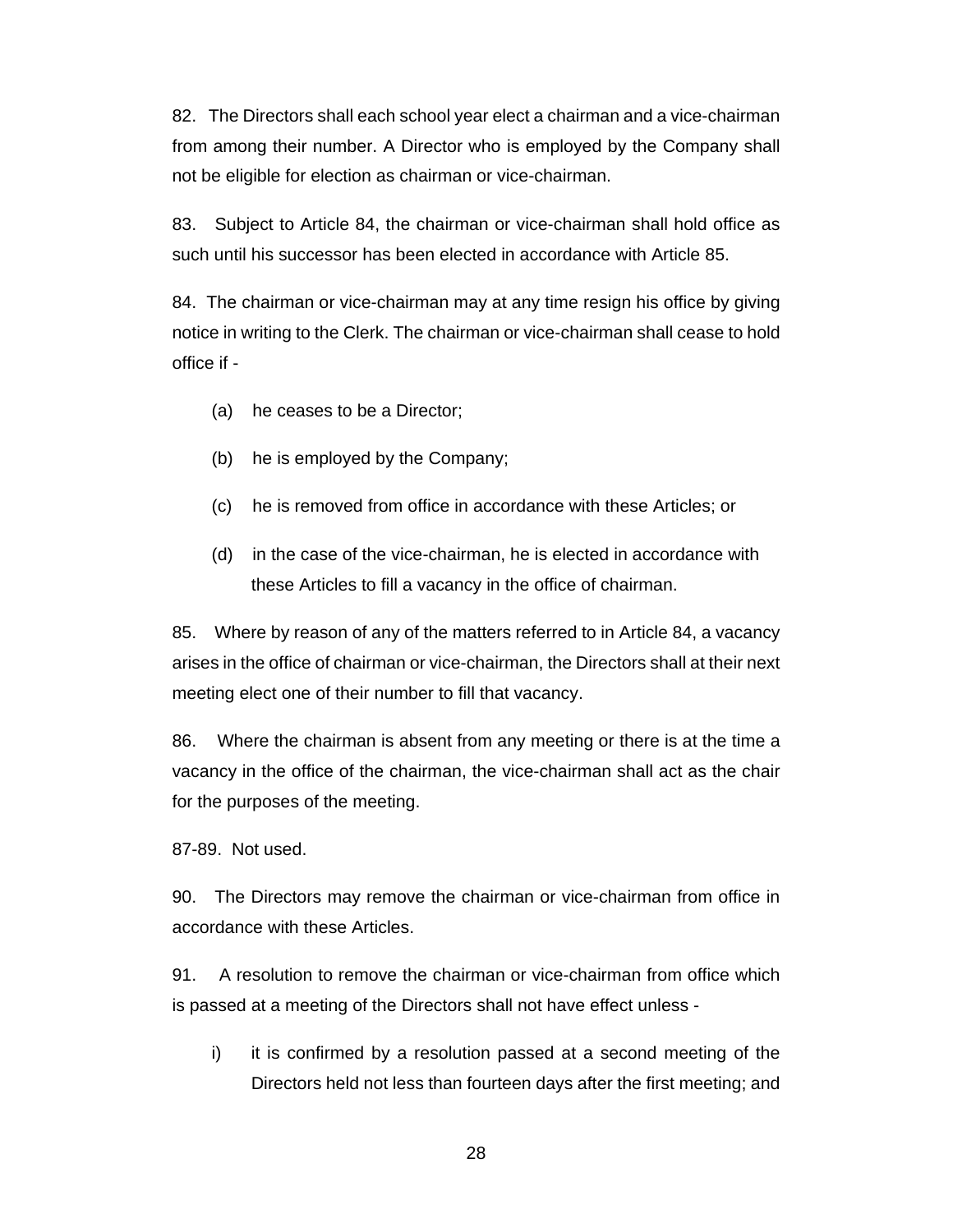ii) the matter of the chairman's or vice-chairman's removal from office is specified as an item of business on the agenda for each of those meetings.

92. Before the Directors resolve at the relevant meeting on whether to confirm the resolution to remove the chairman or vice-chairman from office, the Director or Directors proposing his removal shall at that meeting state their reasons for doing so and the chairman or vice-chairman shall be given an opportunity to make a statement in response.

## POWERS OF DIRECTORS

93. Subject to provisions of the Companies Act 2006, the Articles and to any directions given by special resolution, the business of the Company shall be managed by the Directors who may exercise all the powers of the Company. No alteration of the Articles and no such direction shall invalidate any prior act of the Directors which would have been valid if that alteration had not been made or that direction had not been given. The powers given by this Article shall not be limited by any special power given to the Directors by the Articles and a meeting of Directors at which a quorum is present may exercise all the powers exercisable by the Directors.

94. In addition to all powers hereby expressly conferred upon them and without detracting from the generality of their powers under the Articles the Directors shall have the following powers, namely:

(a) to expend the funds of the Company in such manner as they shall consider most beneficial for the achievement of the Object and to invest in the name of the Company such part of the funds as they may see fit and to direct the sale or transposition of any such investments and to expend the proceeds of any such sale in furtherance of the Object;

(b) to enter into contracts on behalf of the Company.

95. In the exercise of their powers and functions, the Directors may consider any advice given by any Advisory Body, [the Chief Executive Officer and] any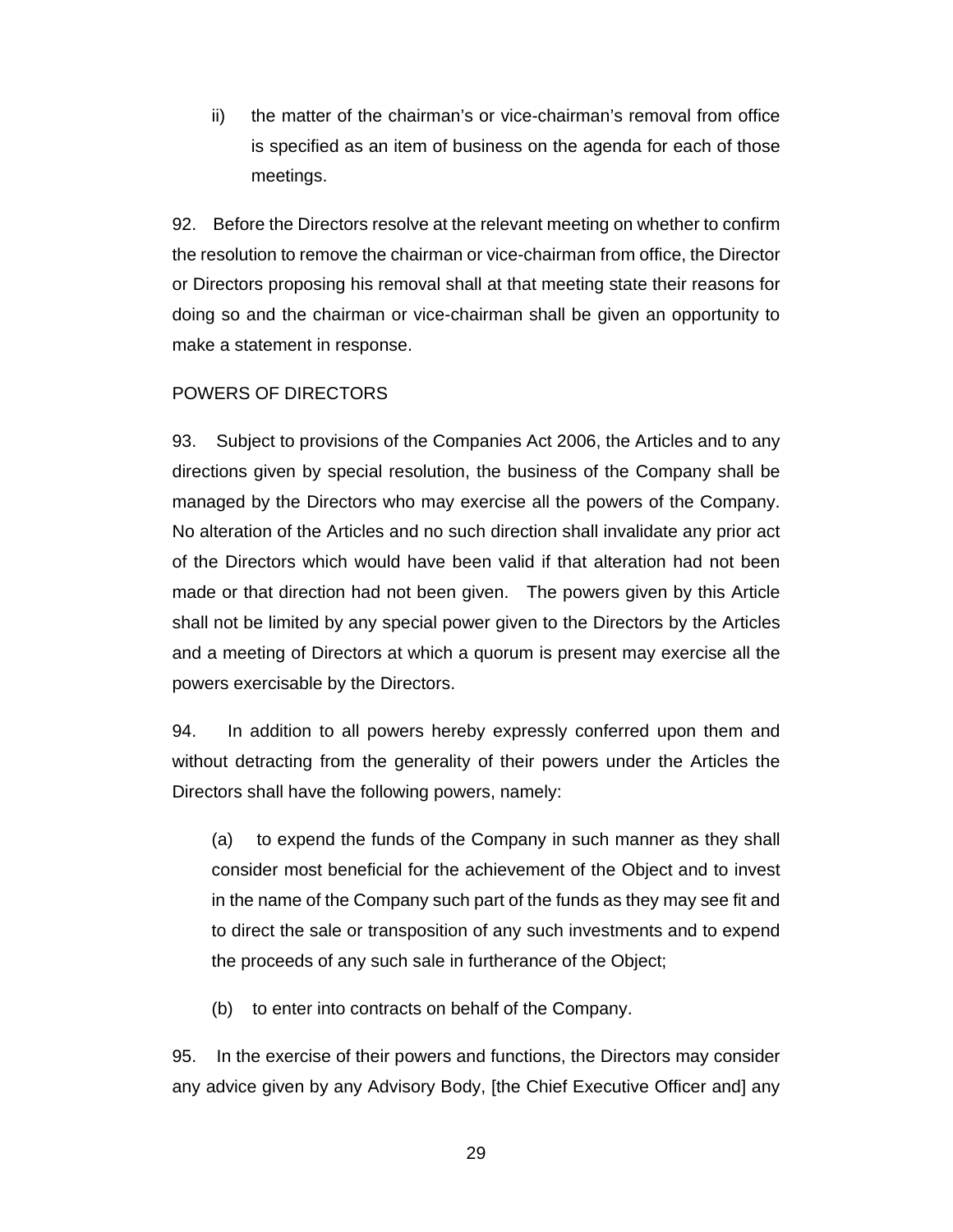other executive officer.

96. Any bank account in which any money of the Company is deposited shall be operated by the Directors in the name of the Company. All cheques BACS and orders for the payment of money from such an account shall be signed or authorised by at least two signatories authorised by the Directors.

## CONFLICTS OF INTEREST

97. Any Director who has or can have any direct or indirect duty or personal interest (including but not limited to any Personal Financial Interest) which conflicts or may conflict with his duties as a Director shall disclose that fact to the Directors as soon as he becomes aware of it. A Director must absent himself from any discussions of the Directors in which it is possible that a conflict will arise between his duty to act solely in the interests of the Company and any duty or personal interest (including but not limited to any Personal Financial Interest).

98. For the purpose of Article 97, a Director has a Personal Financial Interest in the employment or remuneration of, or the provision of any other benefit to, that Director as permitted by and as defined by Articles 6.5-6.9.

## THE MINUTES

99. The minutes of the proceedings of a meeting of the Directors shall be drawn up and entered into a book kept for the purpose by the person acting as Clerk for the purposes of the meeting; and shall be signed (subject to the approval of the Directors) at the same or next subsequent meeting by the person acting as chairman thereof.

## **COMMITTEES**

100. Subject to these Articles, the Directors:

a) may appoint separate committees to be known as Local Governing Bodies for each Academy and the Directors shall be free to appoint one committee for several Academies if they so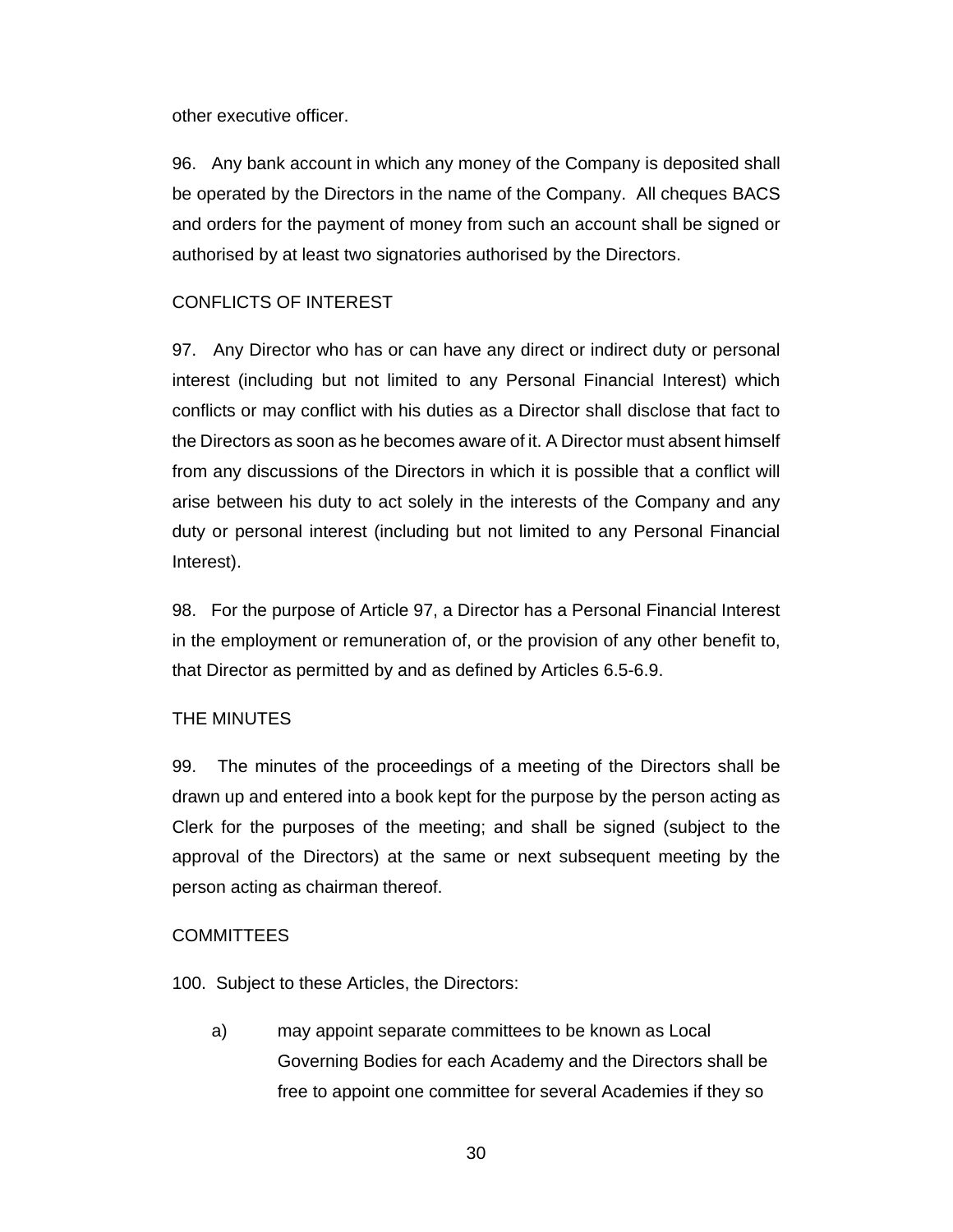wish; and

b) may establish any other committee.

101. Subject to these Articles, the constitution, membership and proceedings of any committee shall be determined by the Directors. The establishment, terms of reference, constitution and membership of any committee of the Directors shall be reviewed at least once in every twelve months. The membership of any committee of the Directors may include persons who are not Directors, provided that (with the exception of the Local Governing Bodies) a majority of members of any such committee shall be Directors. Except in the case of a Local Governing Body, no vote on any matter shall be taken at a meeting of a committee of the Directors unless the majority of members of the committee present are Directors.

102. The power of delegation exercised under Article 105 in relation to the establishment of a Local Governing Body for an Academy shall be by way of Scheme of Delegation.

103. All members of any Local Governing Body shall upon their appointment or election give a written undertaking to the Directors to uphold the Object of the Company and shall recognise their authority to act on behalf of the Company only in accordance with the Scheme of Delegation.

104. The functions and proceedings of any Local Governing Bodies shall be subject to regulations made by the Directors from time to time.

#### DELEGATION

105. The Directors may delegate to any Director, committee (including any Local Governing Body or Advisory Body), the Chief Executive Officer or any other holder of an executive office, such of their powers or functions as they consider desirable to be exercised by them. Any such delegation shall be made subject to any conditions the Directors may impose, and may be revoked or altered.

106. Where any power or function of the Directors has been exercised by any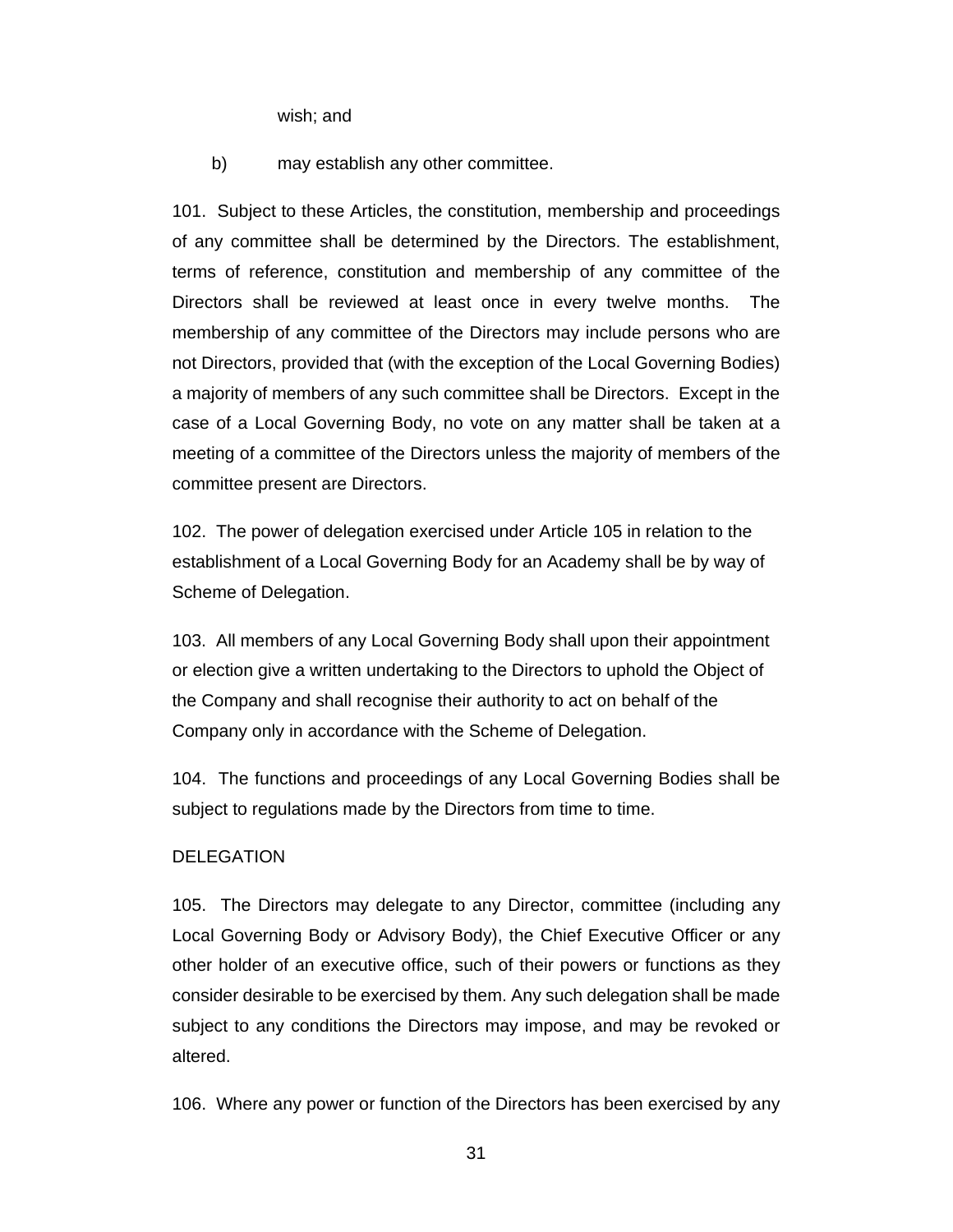committee (including any Local Governing Body or Advisory Body), any Director, the Chief Executive Officer or any other holder of an executive office, that person or committee shall report to the Directors in respect of any action taken or decision made with respect to the exercise of that power or function at the meeting of the Directors immediately following the taking of the action or the making of the decision.

## CHIEF EXECUTIVE OFFICER AND PRINCIPALS

107. The Directors shall appoint the Chief Executive Officer and the Principals of the Academies. The Directors may delegate such powers and functions as they consider are required by the Chief Executive Officer and the Principals for the internal organisation, management and control of the Academies (including the implementation of all policies approved by the Directors and for the direction of the teaching and curriculum at the Academies).

## MEETINGS OF THE DIRECTORS

108. Subject to these Articles, the Directors may regulate their proceedings as they think fit.

109. The Directors shall hold at least three meetings in every school year. Meetings of the Directors shall be convened by the Clerk. In exercising his functions under this Article the Clerk shall comply with any direction -

- a. given by the Directors; or
- b. given by the chairman of the Directors or, in his absence or where there is a vacancy in the office of chairman, the vice-chairman of the Directors, so far as such direction is not inconsistent with any direction given as mentioned in (a).

110. Any three Directors may, by notice in writing given to the Clerk, requisition a meeting of the Directors; and it shall be the duty of the Clerk to convene such a meeting as soon as is reasonably practicable.

111. Each Director shall be given at least seven clear days before the date of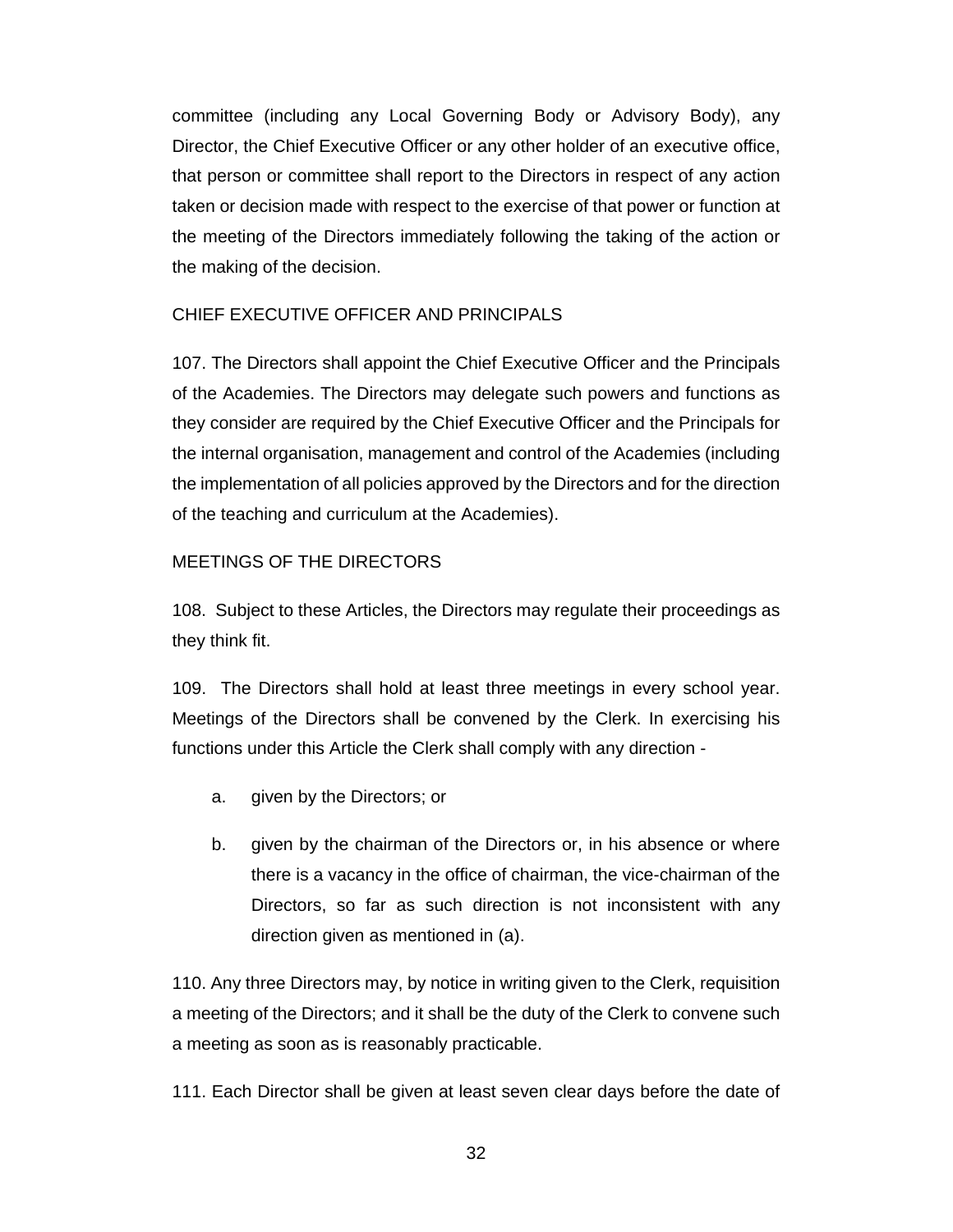a meeting –

- i) notice in writing thereof, signed by the Clerk, and sent to each Director at the address provided by each Director from time to time; and
- ii) a copy of the agenda for the meeting;

provided that where the chairman or, in his absence or where there is a vacancy in the office of chairman, the vice-chairman, so determines on the ground that there are matters demanding urgent consideration, it shall be sufficient if the written notice of a meeting, and the copy of the agenda thereof are given within such shorter period as he directs.

112. The convening of a meeting and the proceedings conducted thereat shall not be invalidated by reason of any individual not having received written notice of the meeting or a copy of the agenda thereof.

113. A resolution to rescind or vary a resolution carried at a previous meeting of the Directors shall not be proposed at a meeting of the Directors unless the consideration of the rescission or variation of the previous resolution is a specific item of business on the agenda for that meeting.

114. A meeting of the Directors shall be terminated forthwith if -

- (a) the Directors so resolve; or
- (b) the number of Directors present ceases to constitute a quorum for a meeting of the Directors in accordance with Article 117, subject to Article 119 .

115. Where in accordance with Article 114 a meeting is not held or is terminated before all the matters specified as items of business on the agenda for the meeting have been disposed of, a further meeting shall be convened by the Clerk as soon as is reasonably practicable, but in any event within seven days of the date on which the meeting was originally to be held or was so terminated.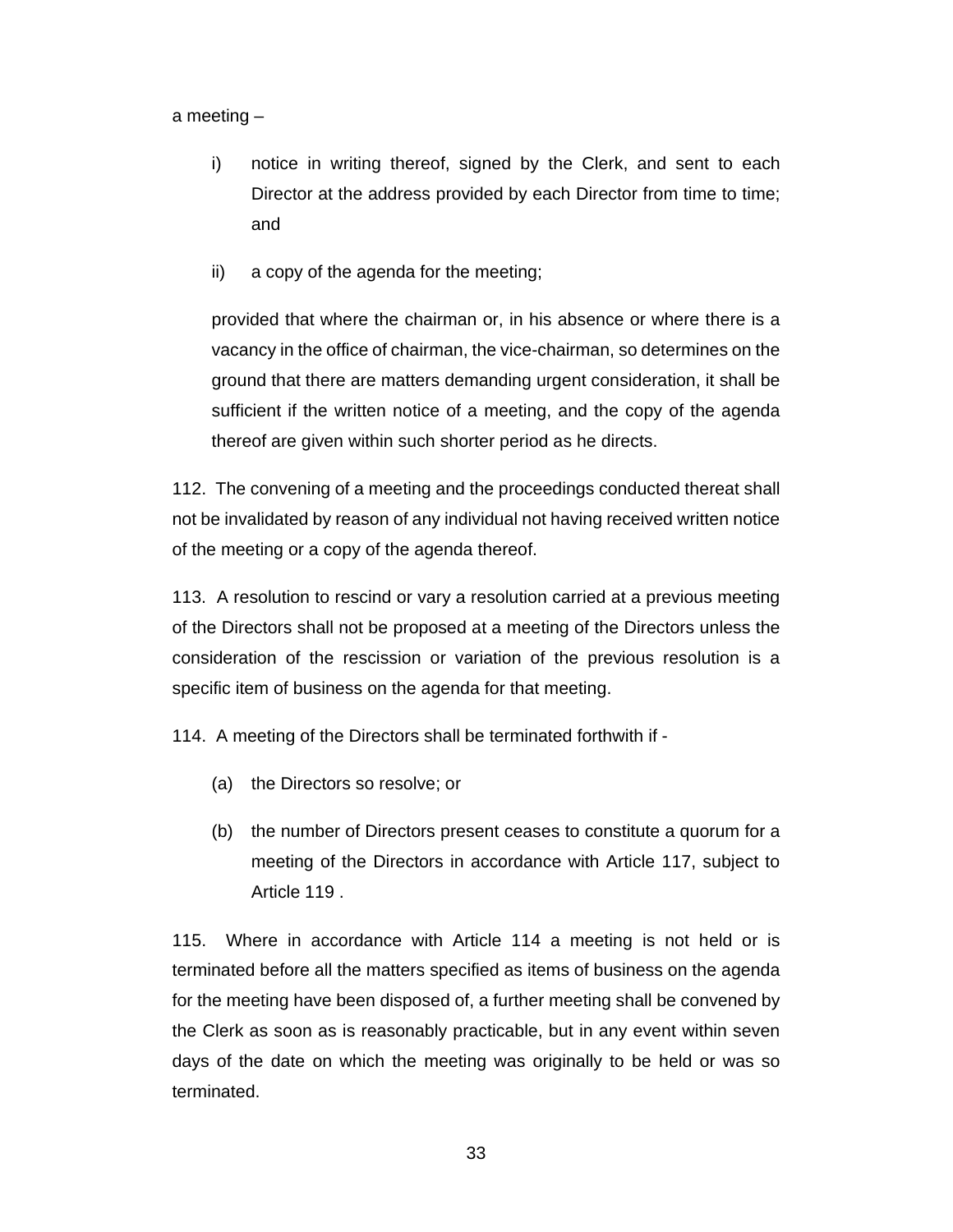116. Where the Directors resolve in accordance with Article 114 to adjourn a meeting before all the items of business on the agenda have been disposed of, the Directors shall before doing so determine the time and date at which a further meeting is to be held for the purposes of completing the consideration of those items, and they shall direct the Clerk to convene a meeting accordingly.

117. Subject to Article 119 the quorum for a meeting of the Directors, and any vote on any matter thereat, shall be any three Directors, or, where greater, any one third (rounded up to a whole number) of the total number of Directors holding office at the date of the meeting.

118. The Directors may act notwithstanding any vacancies in their number, but, if the numbers of Directors is less than the number fixed as the quorum, the continuing Directors may act only for the purpose of filling vacancies or of calling a general meeting.

119. The quorum for the purposes of -

- (a) appointing a Parent Director under Articles 56;
- (b) any vote on the removal of a Director in accordance with Article 66;
- (c) any vote on the removal of the chairman of the Directors in accordance with Article 90;

shall be any two-thirds (rounded up to a whole number) of the persons who are at the time Directors entitled to vote on those respective matters.

120. Subject to these Articles, every question to be decided at a meeting of the Directors shall be determined by a majority of the votes of the Directors present and voting on the question. Every Director shall have one vote.

121. Subject to Articles 117-119, where there is an equal division of votes, the chairman of the meeting shall have a casting vote in addition to any other vote he may have.

122. The proceedings of the Directors shall not be invalidated by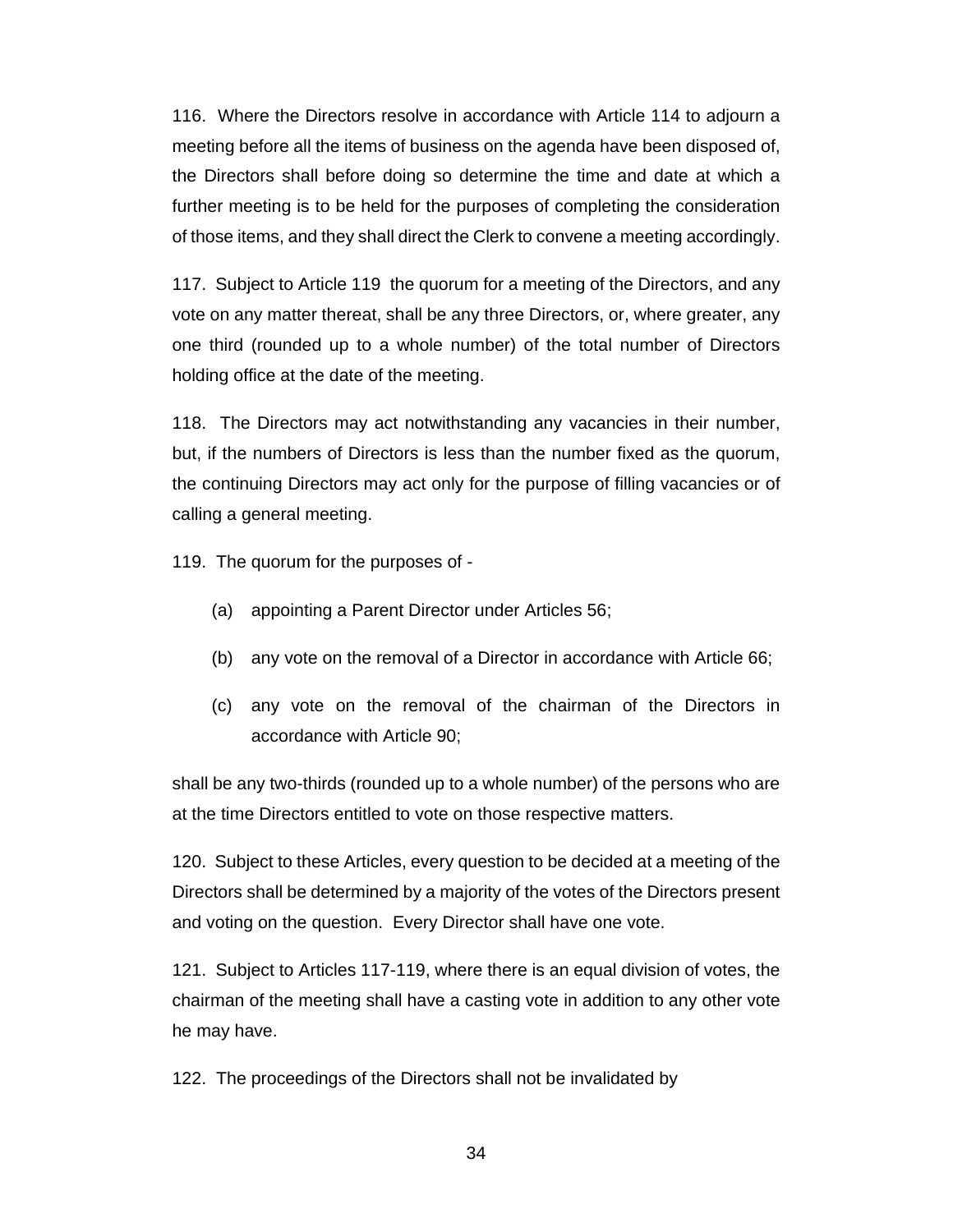- a. any vacancy among their number; or
- b. any defect in the election, appointment or nomination of any Director.

123. A resolution in writing, signed by all the Directors entitled to receive notice of a meeting of Directors or of a committee of Directors, shall be valid and effective as if it had been passed at a meeting of Directors or (as the case may be) a committee of Directors duly convened and held. Such a resolution may consist of several documents in the same form, each signed by one or more of the Directors.

124. Subject to Article 125, the Directors shall ensure that a copy of

- a. the agenda for every meeting of the Directors;
- b. the draft minutes of every such meeting, if they have been approved by the person acting as chairman of that meeting;
- c. the signed minutes of every such meeting; and
- d. any report, document or other paper considered at any such meeting,

are, as soon as is reasonably practicable, made available at every Academy to persons wishing to inspect them.

125. There may be excluded from any item required to be made available in pursuance of Article 124, any material relating to -

- a. a named teacher or other person employed, or proposed to be employed, at any Academy;
- b. a named pupil or named student at, or candidate for admission to, any Academy; and
- c. any matter which, by reason of its nature, the Directors are satisfied should remain confidential.

126. Any Director shall be able to participate in meetings of the Directors by telephone or video conference provided that: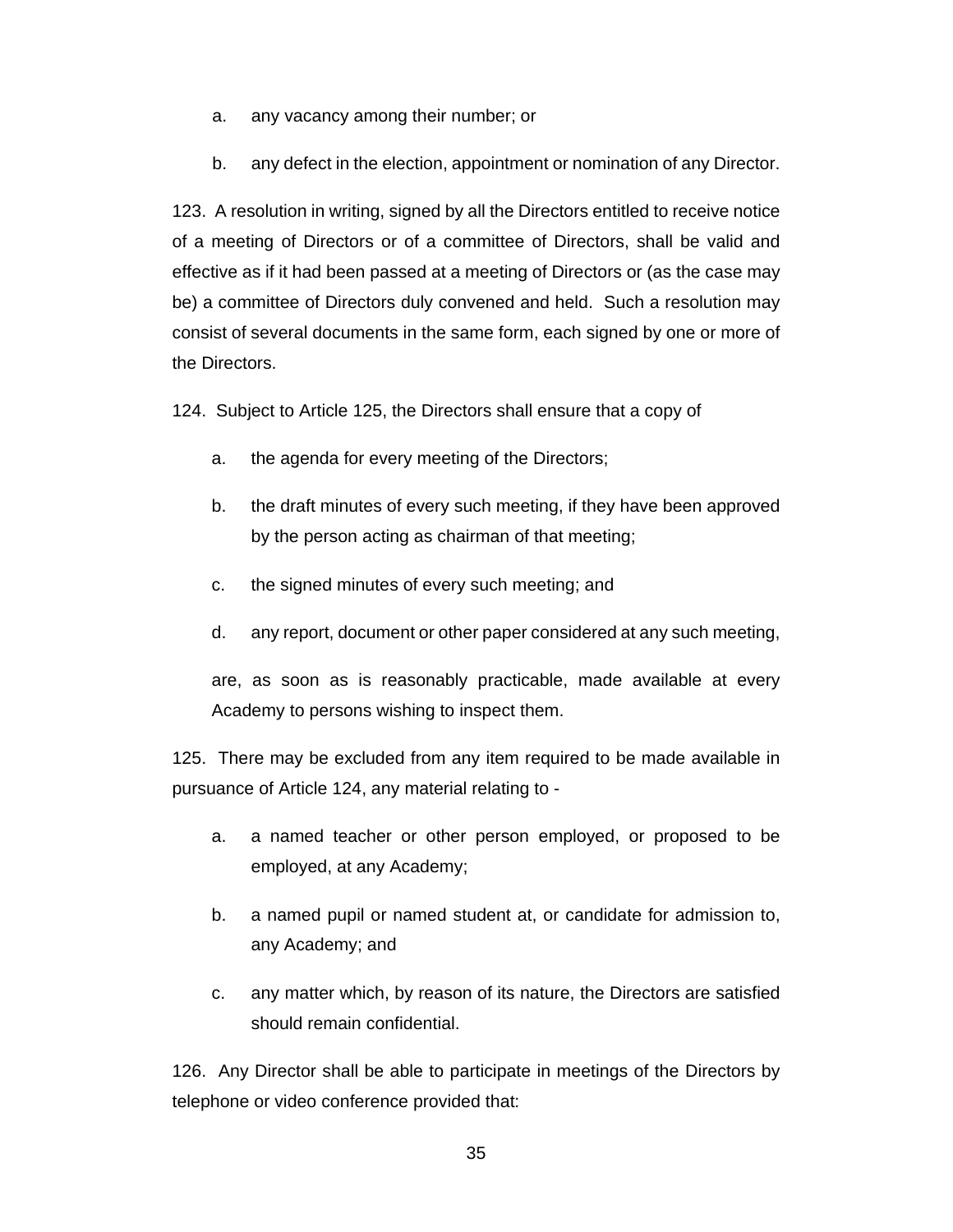- a. he has given notice of his intention to do so detailing the telephone number on which he can be reached and/or appropriate details of the video conference suite from which he shall be taking part at the time of the meeting at least 48 hours before the meeting; and,
- b. the Directors have access to the appropriate equipment if after all reasonable efforts it does not prove possible for the person to participate by telephone or video conference the meeting may still proceed with its business provided it is otherwise quorate.

## PATRONS AND HONORARY OFFICERS

127. The Directors may from time to time appoint any person whether or not a Member of the Company to be a patron of the Company or to hold any honorary office and may determine for what period he is to hold such office.

## THE SEAL

128. The seal, if any, shall only be used by the authority of the Directors or of a committee of Directors authorised by the Directors. The Directors may determine who shall sign any instrument to which the seal is affixed and unless otherwise so determined it shall be signed by a Director and by the Clerk or by a second Director.

## **ACCOUNTS**

129. Accounts shall be prepared in accordance with the relevant Statement of Recommended Practice as if the Company was a non-exempt charity and Parts 15 and 16 of the Companies Act 2006 and shall file these with the Secretary of State and the Principal Regulator by 31 December each Academy Financial Year.

## ANNUAL REPORT

130. The Directors shall prepare its Annual Report in accordance with the Statement of Recommended Practice as if the Company was a non-exempt charity and shall file these with the Secretary of State and the Principal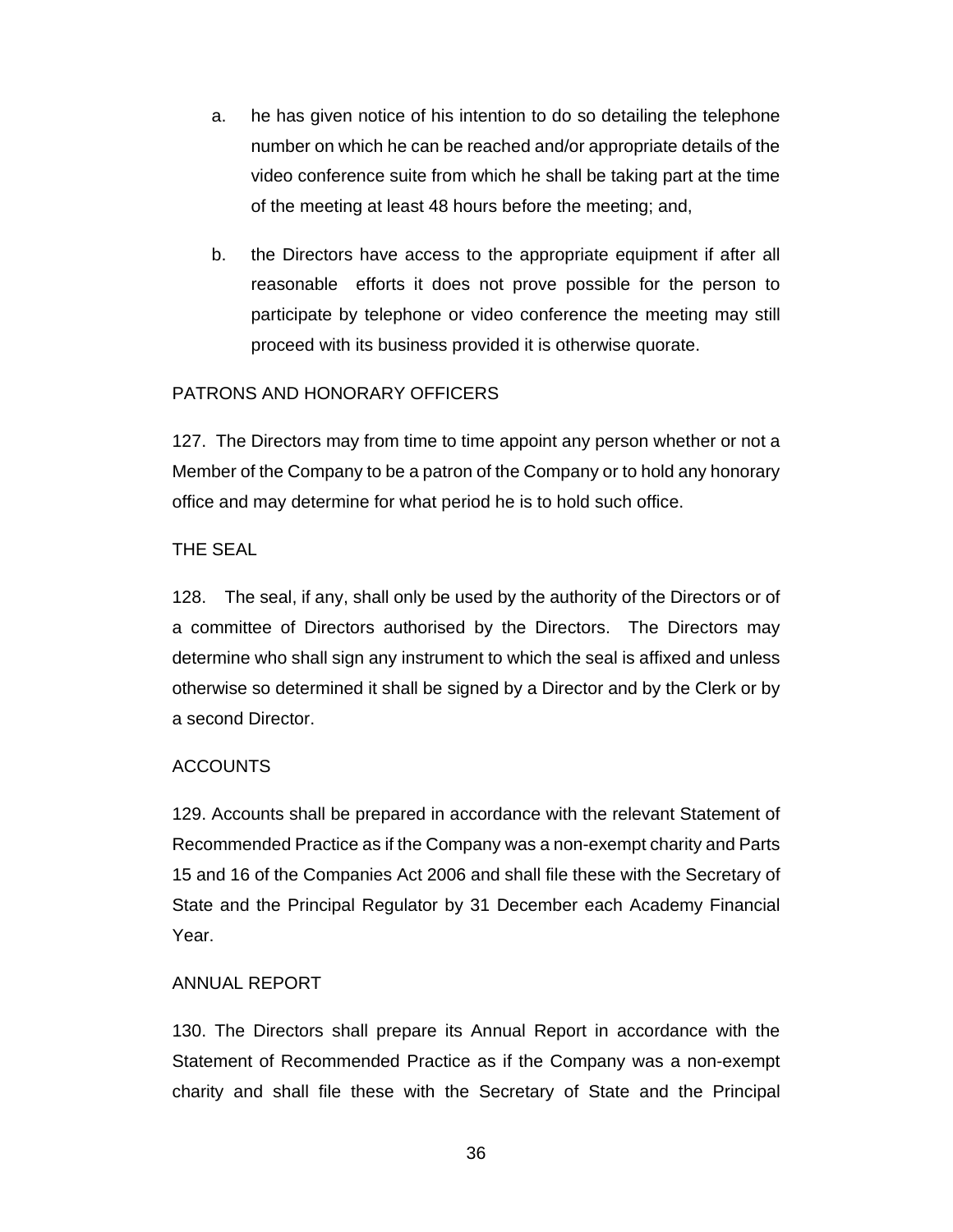Regulator by 31 December each Academy Financial Year.

#### ANNUAL RETURN

131. The Directors shall comply with their obligations under Part 24 of the Companies Act 2006 (or any statutory re-enactment or modification of that Act) with regard to the preparation of an annual return to the Registrar of Companies and in accordance with the Statement of Recommended Practice as if the Company was a non-exempt charity and to the Secretary of State and the Principal Regulator by 31 December each Academy Financial Year.

#### **NOTICES**

132. Any notice to be given to or by any person pursuant to the Articles (other than a notice calling a meeting of the directors) shall be in writing or shall be given using electronic communications to an address for the time being notified for that purpose to the person giving the notice. In these Articles, "Address" in relation to electronic communications, includes a number or address used for the purposes of such communications.

133. A notice may be given by the Company to a Member either personally or by sending it by post in a prepaid envelope addressed to the Member at his registered address or by leaving it at that address or by giving it using electronic communications to an address for the time being notified to the Company by the Member. A Member whose registered address is not within the United Kingdom and who gives to the Company an address within the United Kingdom at which notices may be given to him, or an address to which notices may be sent using electronic communications, shall be entitled to have notices given to him at that address, but otherwise no such Member shall be entitled to receive any notice from the Company.

134. A Member present, either in person or by proxy, at any meeting of the Company shall be deemed to have received notice of the meeting and, where necessary, of the purposes for which it was called.

135. Proof that an envelope containing a notice was properly addressed,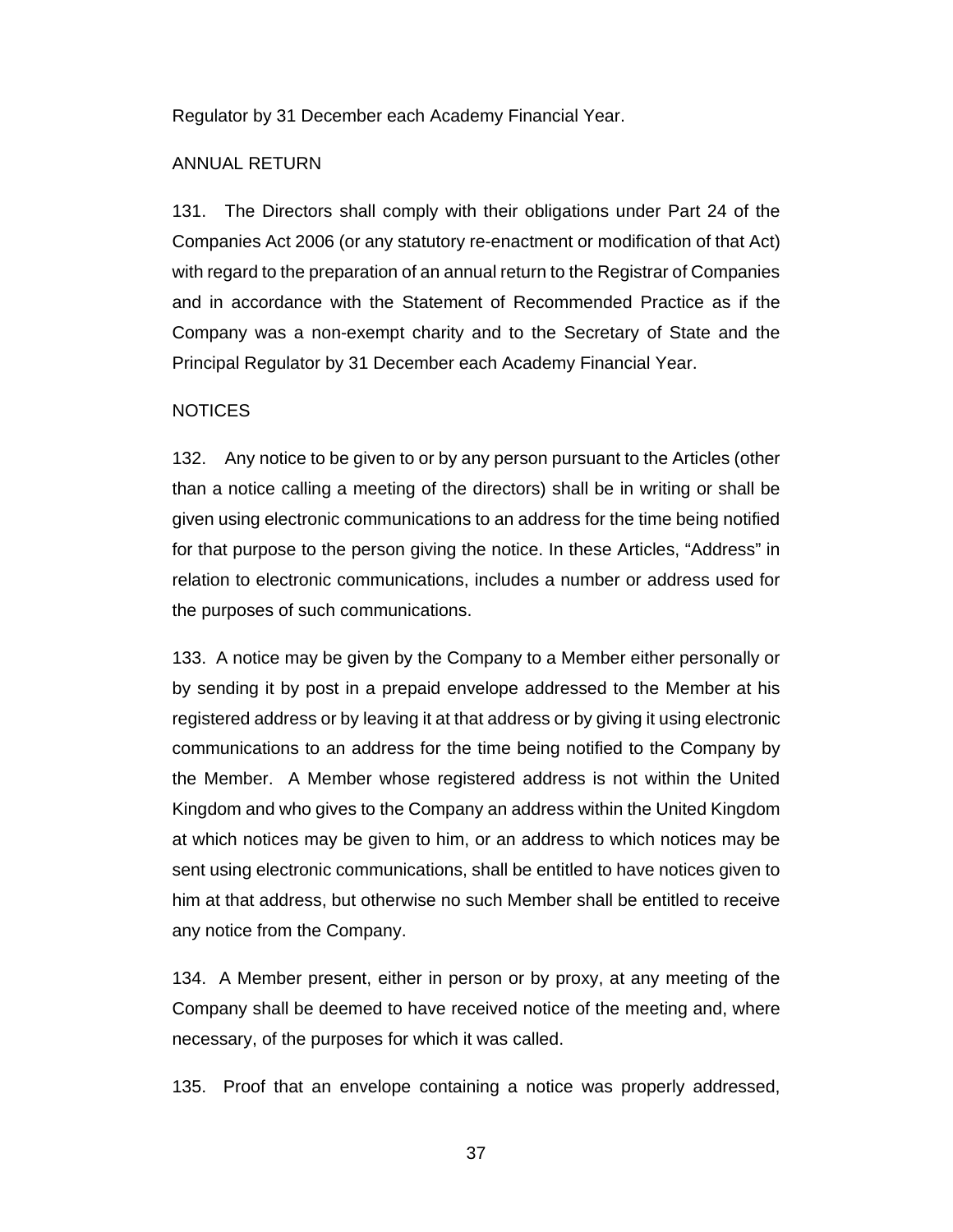prepaid and posted shall be conclusive evidence that the notice was given. Proof that a notice contained in an electronic communication was sent in accordance with guidance issued by the Institute of Chartered Secretaries and Administrators shall be conclusive evidence that the notice was given. A notice shall be deemed to be given at the expiration of 48 hours after the envelope containing it was posted or, in the case of a notice contained in an electronic communication, at the expiration of 48 hours after the time it was sent.

#### INDEMNITY

136. Subject to the provisions of the Companies Act 2006 and Article 6.3 every Director or other officer or auditor of the Company and every member of any Local Governing Body and/or Advisory Body (in so far as necessary) shall be indemnified out of the assets of the Company against any liability incurred by him in that capacity in defending any proceedings, whether civil or criminal, in which judgment is given in favour or in which he is acquitted or in connection with any application in which relief is granted to him by the court from liability for negligence, default, breach of duty or breach of trust in relation to the affairs of the Company.

#### RULES

137. The Directors may from time to time make such rules or bye laws as they may deem necessary or expedient or convenient for the proper conduct and management of the Company and for purposes of prescribing classes of and conditions of membership, and in particular but without prejudice to the generality of the foregoing, they may by such rules or bye laws regulate:

a. the admission and classification of Members of the Company (including the admission of organisations to membership) and the rights and privileges of such Members, and the conditions of membership and the terms on which Members may resign or have their membership terminated and the entrance fees, subscriptions and other fees or payments to be made by Members;

b. the conduct of Members of the Company in relation to one another,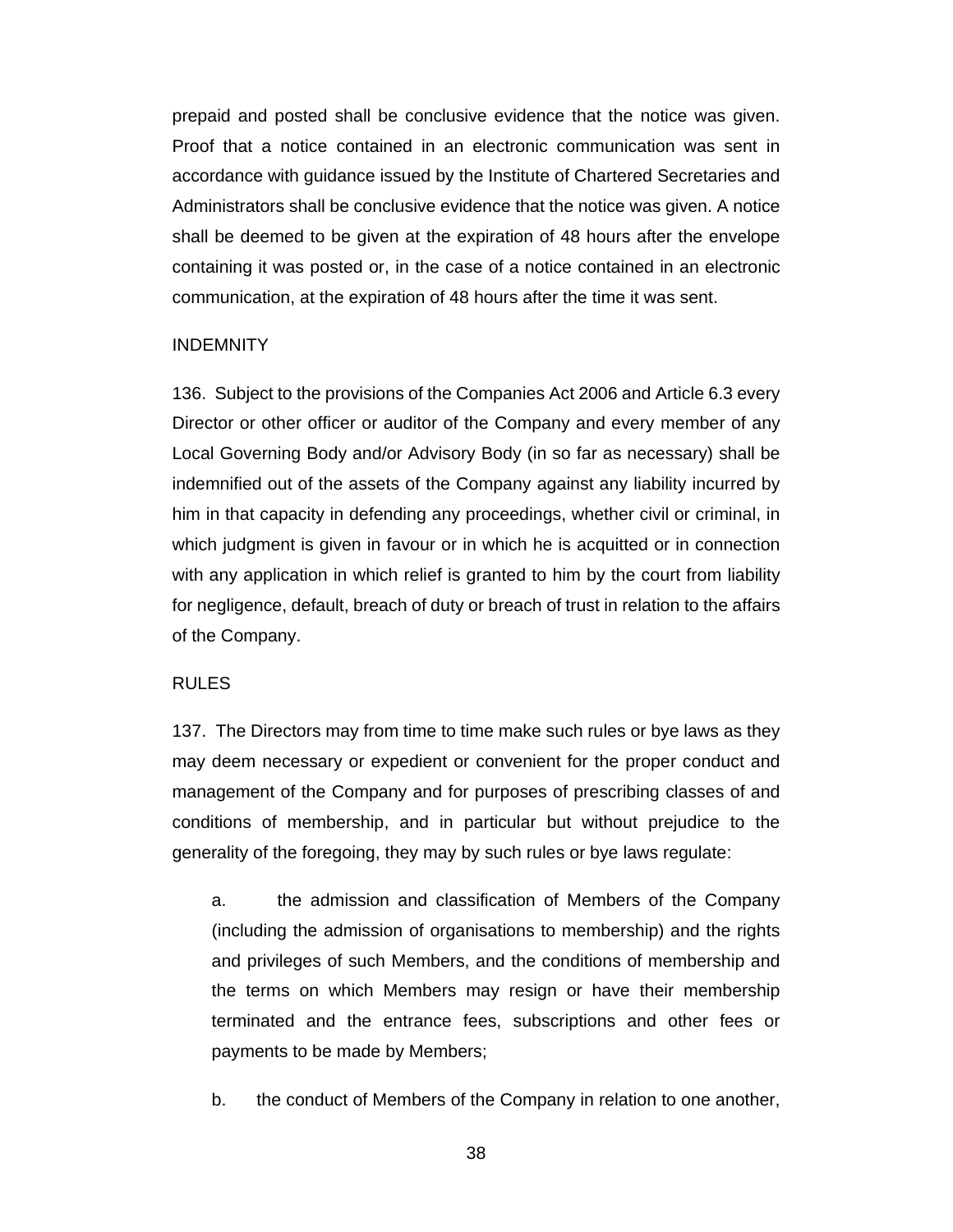and to the Company's servants;

c. the setting aside of the whole or any part or parts of the Company's premises at any particular time or times or for any particular purpose or purposes;

d. the procedure at general meetings and meetings of the Directors and committees of the Directors and meetings of the Local Governing Bodies in so far as such procedure is not regulated by the Articles; and,

e. generally, all such matters as are commonly the subject matter of Company rules.

138. The Company in general meeting shall have power to alter, add or to repeal the rules or bye laws and the Directors shall adopt such means as they think sufficient to bring to the notice of Members of the Company all such rules or bye laws, which shall be binding on all Members of the Company. Provided that no rule or bye law shall be inconsistent with, or shall affect or repeal anything contained in the Articles.

## AVOIDING INFLUENCED COMPANY STATUS

139. Notwithstanding the number of Members from time to time, the maximum aggregate number of votes exercisable by Local Authority Associated Persons shall never exceed 19.9% of the total number of votes exercisable by Members in general meeting and the votes of the other Members having a right to vote at the meeting will be increased on a pro-rata basis.

140. No person who is a Local Authority Associated Person may be appointed as a Director if, once the appointment had taken effect, the number of Directors who are Local Authority Associated Persons would represent 20% or more of the total number of Directors. Upon any resolution put to the Directors, the maximum aggregate number of votes exercisable by any Directors who are Local Authority Associated Persons shall represent a maximum of 19.9% of the total number of votes cast by the Directors on such a resolution and the votes of the other Directors having a right to vote at the meeting will be increased on